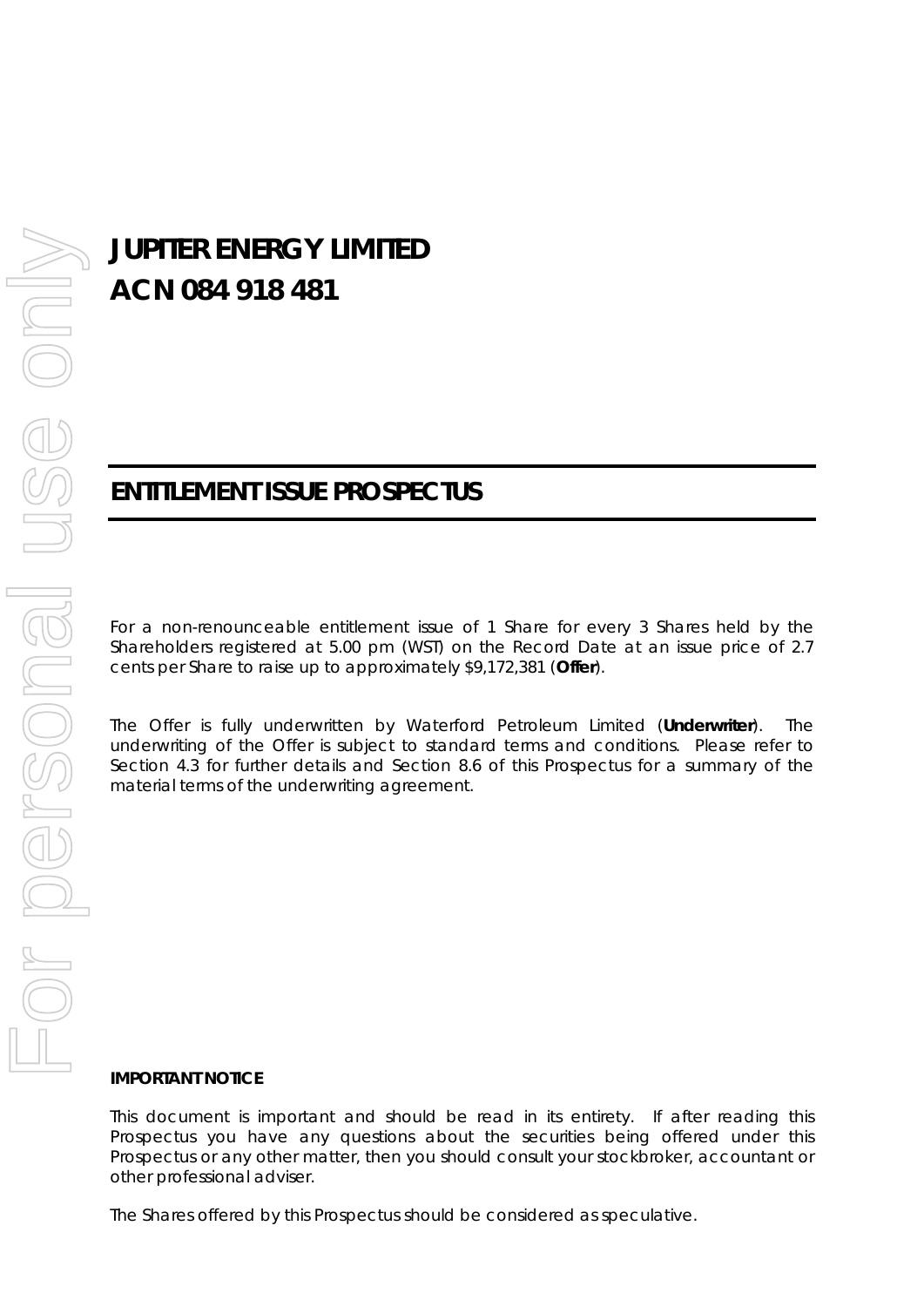## **TABLE OF CONTENTS**

| $\mathbf{1}$ .   |  |
|------------------|--|
| 2.               |  |
| $\mathbf{3}$ .   |  |
| $\overline{4}$ . |  |
| -5.              |  |
| 6.               |  |
| $\overline{7}$ . |  |
| -8.              |  |
| 9.               |  |
| 10.              |  |
|                  |  |
|                  |  |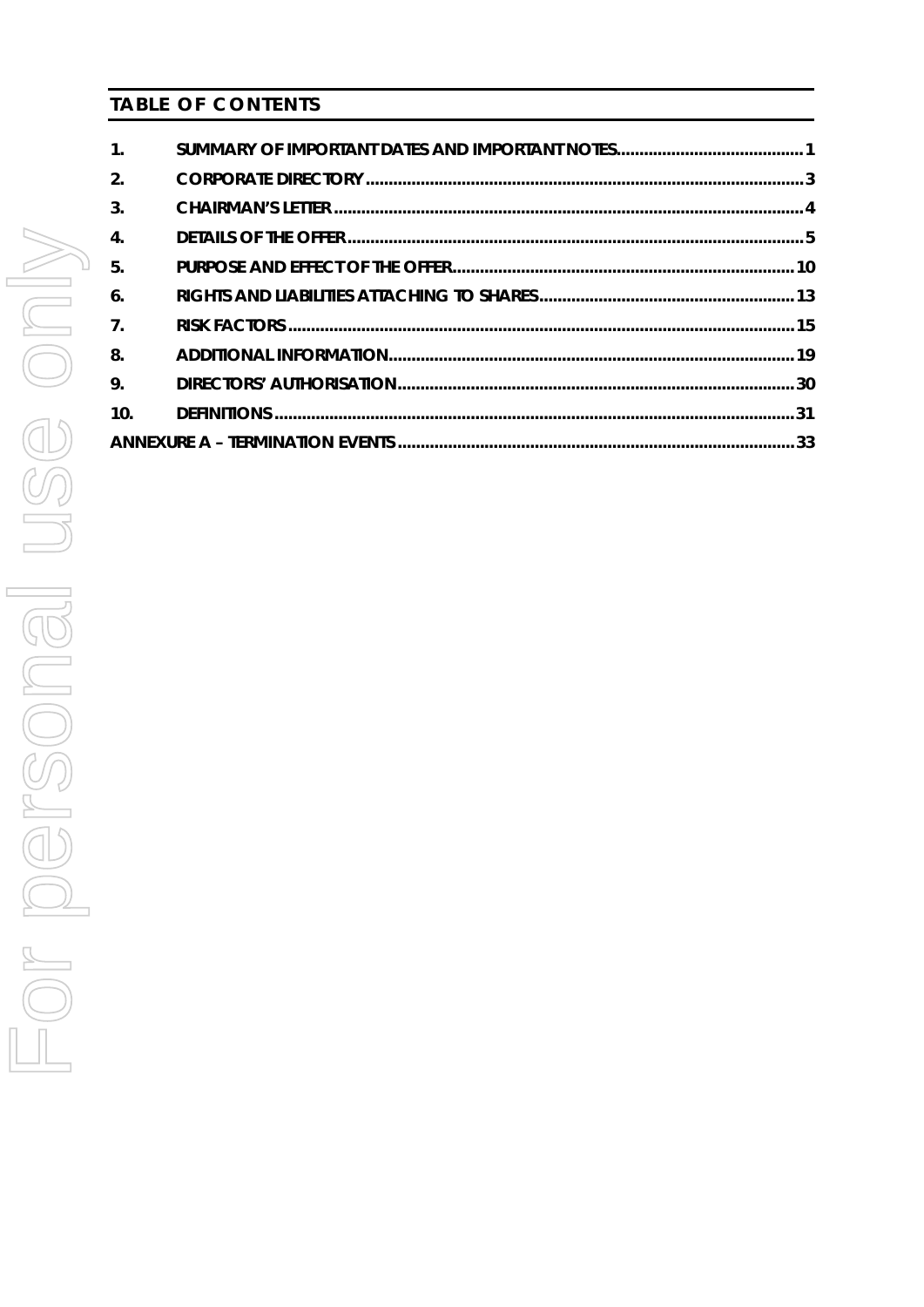## **1. SUMMARY OF IMPORTANT DATES AND IMPORTANT NOTES**

## **TIMETABLE AND IMPORTANT DATES\***

| Lodgement of Prospectus with the ASIC               | 18 August 2010                                |
|-----------------------------------------------------|-----------------------------------------------|
| Lodgement of Prospectus and Appendix 3B with ASX    | 18 August 2010                                |
| Notice sent to Optionholders                        | 18 August 2010                                |
| Notice sent to Shareholders                         | 19 August 2010                                |
| Ex date                                             | 27 August 2010                                |
| Record Date for determining Entitlements            | 5.00 pm (WST) on<br>2 September 2010          |
| Prospectus despatched to Shareholders               | 8 September 2010                              |
| Closing Date*                                       | 5.00 pm (WST) on<br>22 September 2010         |
| Shares quoted on a deferred settlement basis        | 23 September 2010                             |
| ASX notified of under subscriptions                 | 27 September 2010                             |
| Despatch of holding statements                      | Before 12.00 pm (WST) on<br>30 September 2010 |
| Date of quotation of Shares issued under the Offer* | 1 October 2010                                |

\* The Directors may extend the Closing Date by giving at least 6 Business Days notice to ASX prior to the Closing Date. As such the date the Shares are expected to commence trading on ASX may vary.

## **IMPORTANT NOTES**

Shareholders should read this document in its entirety and, if in doubt, should consult their professional advisors.

This Prospectus is dated 18 August 2010 and a copy of this Prospectus was lodged with the ASIC on that date. The ASIC and ASX take no responsibility for the content of this Prospectus.

The Expiry Date of the Prospectus is 13 months after the date the Prospectus was lodged with the ASIC. No Shares will be allotted or issued on the basis of this Prospectus after the Expiry Date.

No person is authorised to give information or to make any representation in connection with this Prospectus which is not contained in the Prospectus. Any information or representation not so contained may not be relied on as having been authorised by the Company in connection with this Prospectus.

Applications for Shares offered pursuant to this Prospectus can only be submitted on an original Entitlement and Acceptance Form which accompanies this Prospectus.

This Prospectus is a transaction specific prospectus for an offer of continuously quoted securities (as defined in the Corporations Act) and has been prepared in accordance with section 713 of the Corporations Act. It does not contain the same level of disclosure as an initial public offering prospectus. In making representations in this Prospectus regard has been had to the fact that the Company is a disclosing entity for the purposes of the Corporations Act and certain matters may reasonably be expected to be known to investors and professional advisers whom potential investors may consult.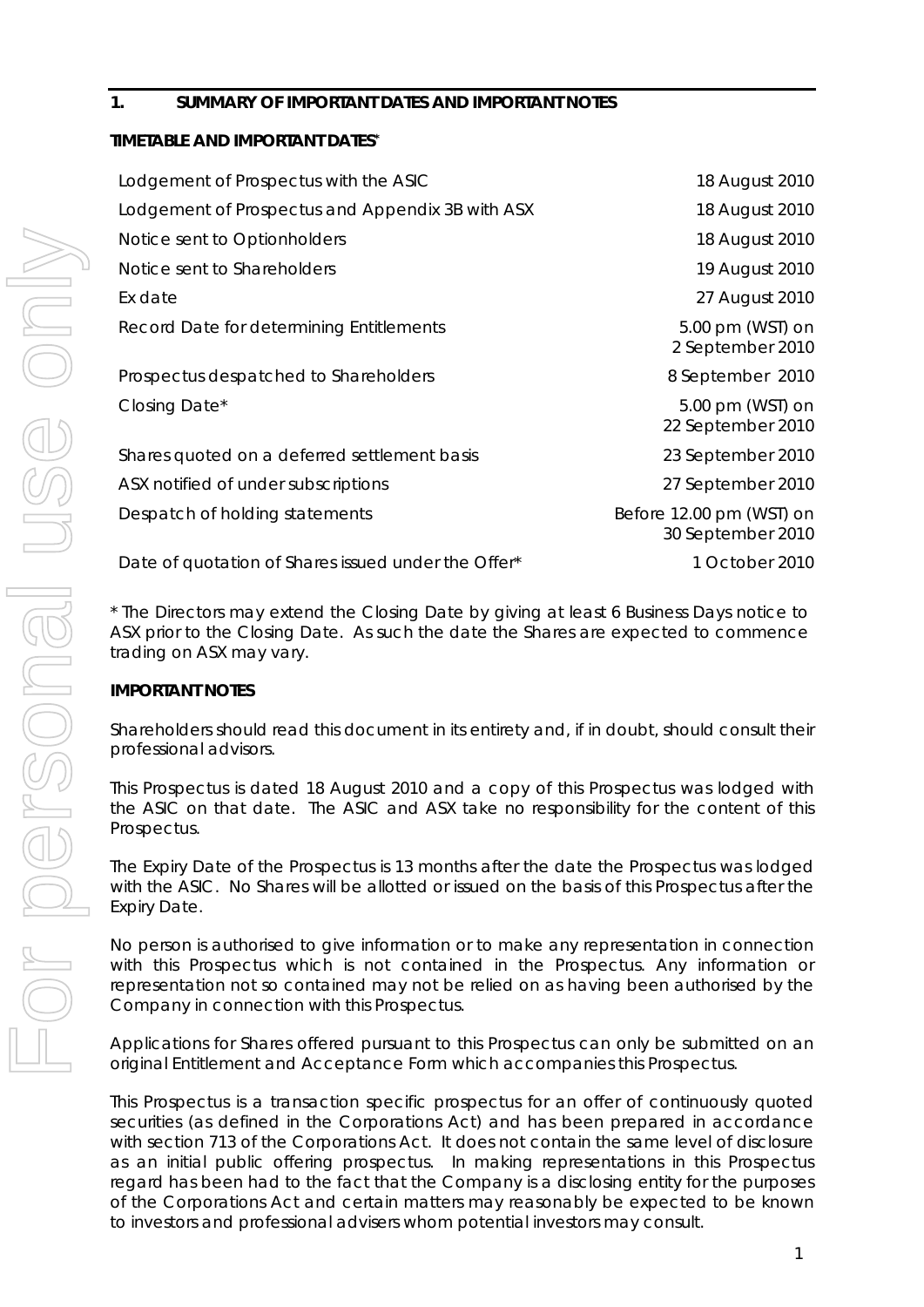#### **RISK FACTORS**

Potential investors should consider that the investment in the Company is speculative and should consult their professional advisers before deciding whether to apply for Shares pursuant to this Prospectus. For further information in relation to the risk factors of the Company please refer to Section 7 of this Prospectus.

#### **ELECTRONIC PROSPECTUS**

A copy of this Prospectus can be downloaded from the website of the Company at www.jupiterenergy.com.au. Any person accessing the electronic version of this Prospectus for the purpose of making an investment in the Company must be an Australian resident and must only access the Prospectus from within Australia.

The Corporations Act prohibits any person passing onto another person an Application Form unless it is attached to a hard copy of this Prospectus or it accompanies the complete and unaltered version of this Prospectus. Any person may obtain a hard copy of this Prospectus free of charge by contacting the Company.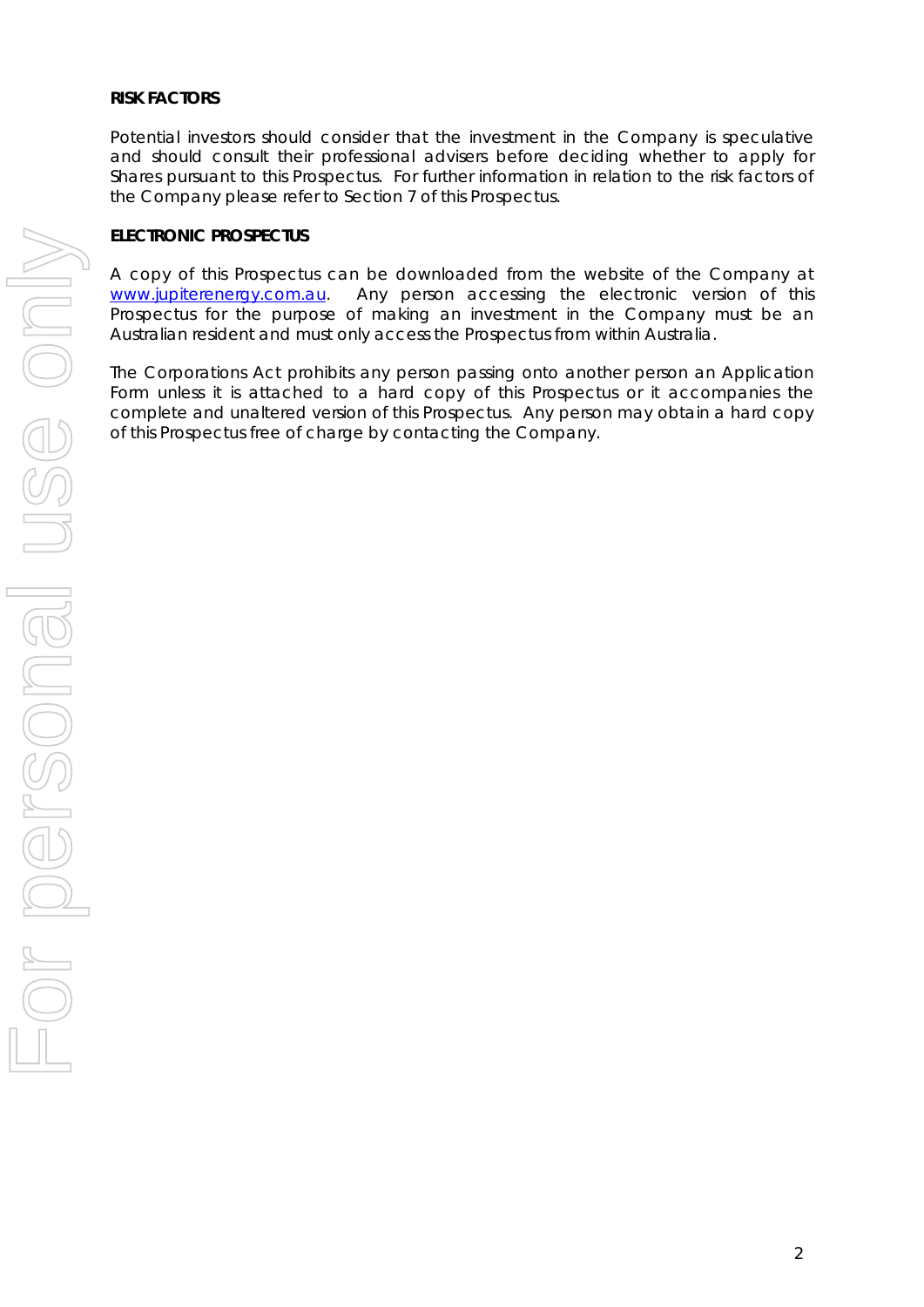## **2. CORPORATE DIRECTORY**

| <b>Directors</b>                                                                                     | <b>Underwriter</b>                                                                                                      |  |
|------------------------------------------------------------------------------------------------------|-------------------------------------------------------------------------------------------------------------------------|--|
| <b>Geoff Gander</b><br>(Executive Chairman)<br>David Thorpe<br>(Managing Director)                   | Waterford Petroleum Limited<br>Channel House, Forest Lane<br><b>St Peter Port</b><br>Guernsey, Channel Islands          |  |
| Erkin Svanbayev                                                                                      | Solicitors to the Company                                                                                               |  |
| (Executive Director)<br><b>Andrew Childs</b><br>(Non-Executive Director)<br><b>Company Secretary</b> | Steinepreis Paganin<br>Lawyers and Consultants<br>Level 4, The Read Buildings<br>16 Milligan Street<br>PERTH WA 6000    |  |
| <b>Scott Mison</b>                                                                                   | Share Registry*                                                                                                         |  |
| <b>Registered Office</b><br>Unit 9, 38 Colin Street<br>WEST PERTH WA 6005                            | Computershare Investor Services Pty Limited<br>Level 2, Reserve Bank Building<br>45 St Georges Terrace<br>PERTH WA 6000 |  |
| Telephone: +61 8 9322 8222<br>Facsimile: +61 8 9322 8244                                             | Telephone: +61 8 9323 2000<br>Facsimile: +61 8 9323 2033                                                                |  |
| Website:<br>www.jupiterenergy.com.au<br>Email:<br>info@jupiterenergy.com.au                          |                                                                                                                         |  |

\* This entity has not been involved in the preparation of this Prospectus and has not consented to being named in this Prospectus. Their name is included for information purposes only.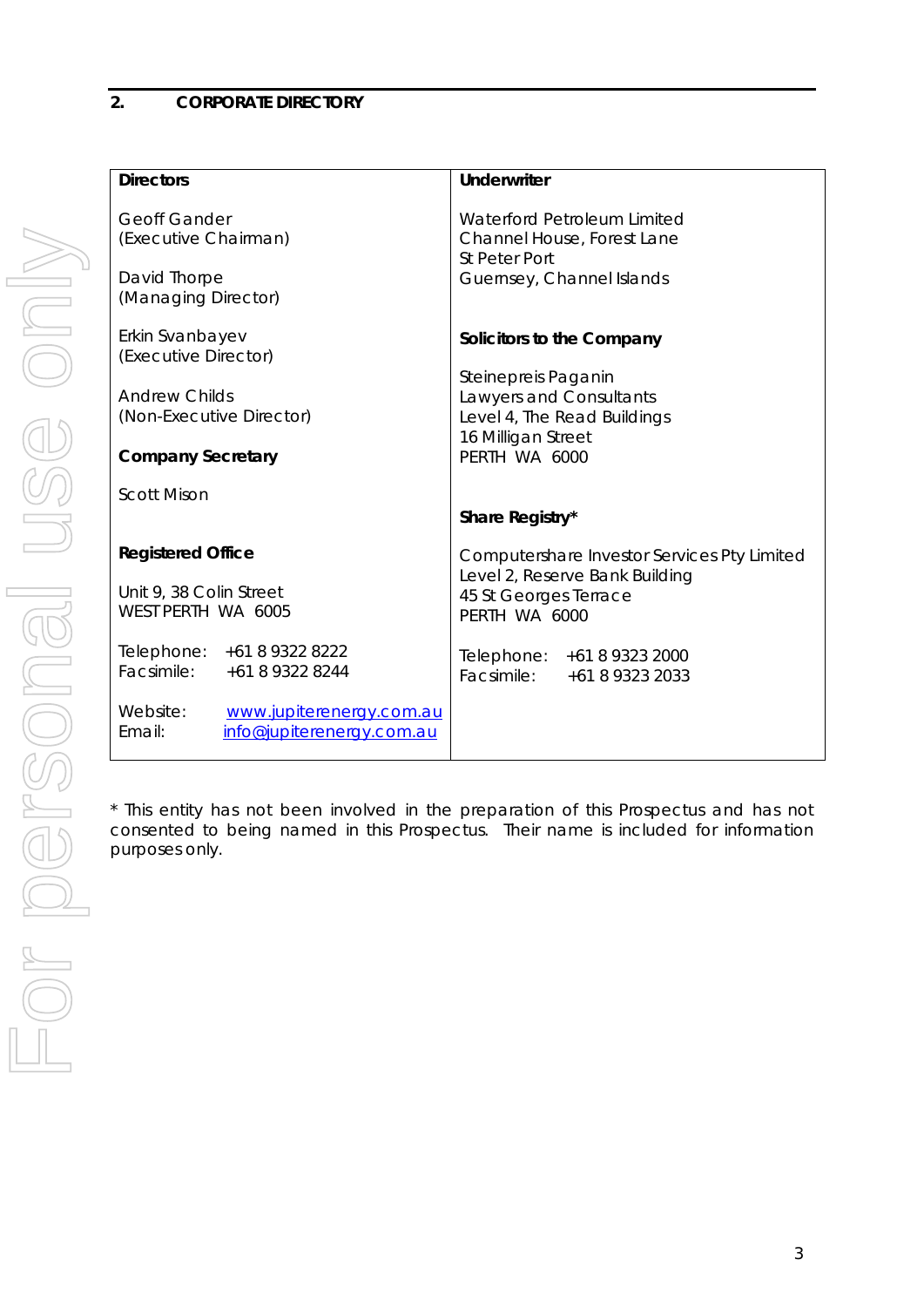## **3. CHAIRMAN'S LETTER**

#### Dear Shareholder

Jupiter Energy Limited (**Jupiter Energy** or **Company**) has entered a significant period in its history as an oil exploration and production company focussed on Kazakhstan. The Company recently completed its first new well (J-50) on the Block 31 permit (**Permit**) that the Company acquired 100% ownership of during 2008. Jupiter Energy began the sale of oil from this well in May 2010 and will shortly lodge its application to the Kazakh Government for a Trial Production licence for the J-50 well.

In July 2010 the Company announced that it had received notification of a 37 mmbo (million barrels of oil) increase in the P50 recoverable resources of JPR's Block 31 Triassic reservoirs. The additional resources are located north of the successful J-50 well and are the result of an independent review of Block 31, post the drilling of J-50. The Jurassic and Triassic formations in Block 31 are now estimated to contain up to 80 mmbo recoverable resources which is a significant increase from the previously announced 43 mmbo. The total of independently verified Mid Triassic P50 resources in Block 31 now stands at 58 mmbo recoverable and the Company also maintains an internal assessment of the Jurassic prospective resource of 22 mmbo recoverable.

The key to progressing the development of the Permit is funding and on 13 August 2010 the Board was delighted to welcome Waterford Petroleum Limited (**Waterford**) as a strategic investor in the Company. Waterford has already taken a 13% holding (\$3.59 million) in Jupiter Energy and has committed to a further investment of \$2.66 million via a loan that will be converted to shares, subject to approval from shareholders at a General Meeting to be held in September 2010. A further \$1.25 million has also been committed by Soyuzneftegas Limited, again via a loan that will be converted to shares, subject to approval from shareholders at the September General Meeting

I am now delighted to offer shareholders the opportunity to participate in a one for three non-renounceable entitlement issue of Shares which will raise a further \$9.17 million, bringing the total funds raised to \$16.67 million (before costs). The Rights Issue has been fully underwritten by Waterford, confirming that the organisation is fully committed to the development of Jupiter Energy into a leading E&P company in Kazakhstan.

The Offer is priced at 2.7 cents which is the same price as the recent 15% placement to Waterford and the proposed loan conversion price. All Shareholders registered as at 5.00 pm (WST) on 2 September 2010 will be entitled to participate in the pro-rata non-renounceable entitlement issue of Shares on the basis of 1 Share for every 3 Shares then held. The closing date for acceptances is 5.00 pm (WST) on 22 September 2010.

As discussed above, the Company intends to use the funds raised under this Prospectus to fund the drilling of the J-51 on the Permit, to bring the NWZ 2 well onto production and to fund any further extensions of the Permit. All other funds raised will be allocated to working capital. Further details of the use of funds are set out in Section 5.1 of this Prospectus.

If you have any doubt please contact your professional adviser.

The Board takes this opportunity to thank all Shareholders for their ongoing support and with that support looks forward to achieving continued success over the coming 12 months.

Yours faithfully

**GEOFF GANDER CHAIRMAN**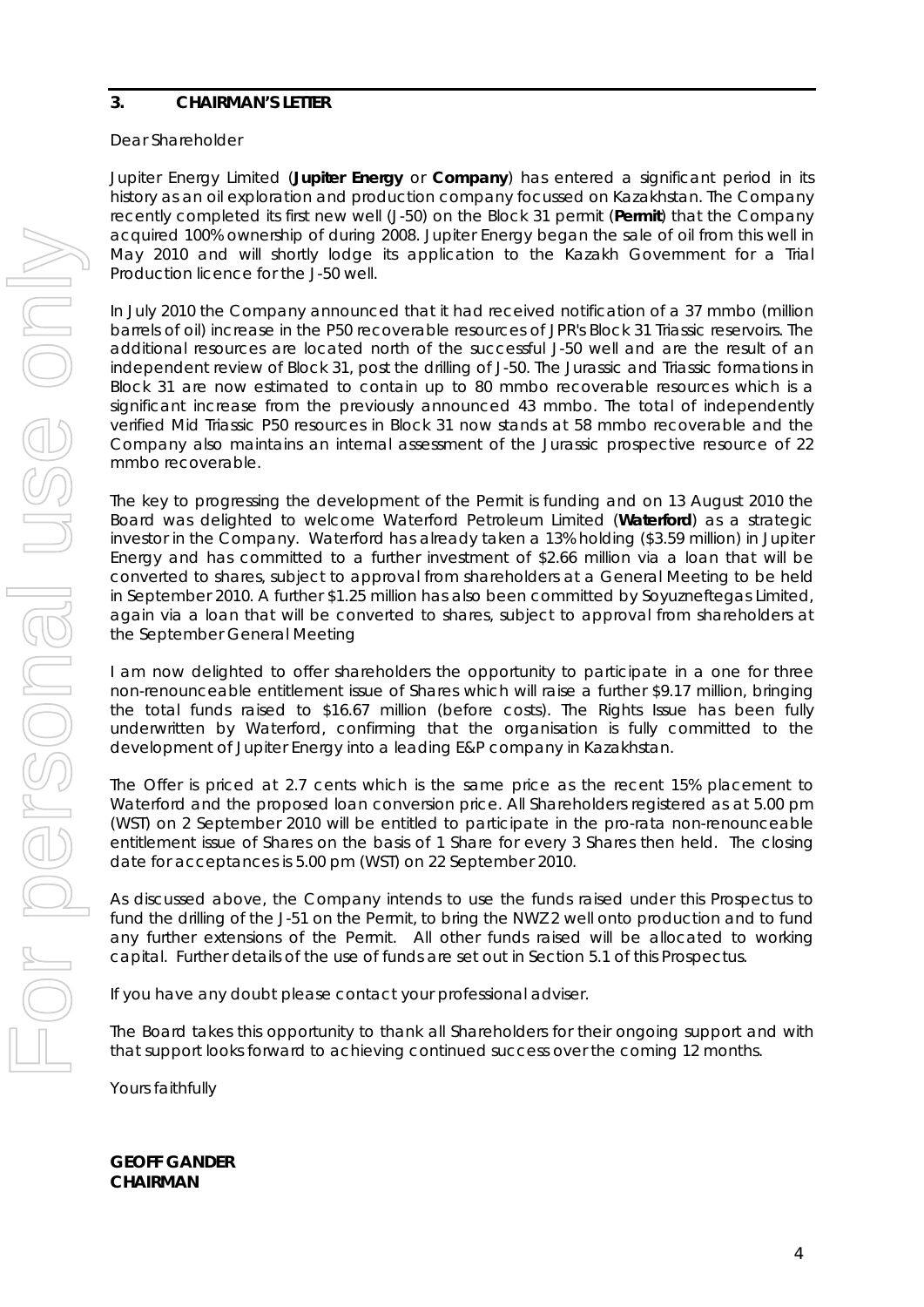## **4. DETAILS OF THE OFFER**

## **4.1 Offer**

The Offer is being made as a non-renounceable entitlement issue of 1 Share for every 3 Shares held by Shareholders registered at the Record Date at an issue price of 2.7 cents per Share.

Based on the capital structure of the Company as at the date of this Prospectus and assuming no Options are exercised prior to the Record Date, a maximum of 339,717,817 Shares will be issued pursuant to this Offer to raise up to approximately \$9,172,381.

As at the date of this Prospectus the Company currently has 33,000,000 Options on issue and 45,000,000 Performance Rights. Please refer to Section 5.4 for information on the exercise prices and expiry dates of the Options and the vesting conditions of the Performance Rights.

All of the Shares offered under this Prospectus will rank equally with the Shares on issue at the date of this Prospectus. Please refer to Section 6 for further information regarding the rights and liabilities attaching to the Shares.

The purpose of the Offer and the use of funds raised are set out in Section 5.1 of this Prospectus.

## **4.2 Application for Shares**

Your acceptance of the Offer must be made on the Entitlement and Acceptance Form accompanying this Prospectus. Your acceptance must not exceed your Entitlement as shown on that form. If it does, your acceptance will be deemed to be for the maximum Entitlement.

You may participate in the Offer as follows:

- (a) if you wish to accept your **full** Entitlement:
	- (i) complete the Entitlement and Acceptance Form; and
	- (ii) attach your cheque, drawn on an Australian bank or bank draft made payable in Australian currency, for the amount indicated on the Entitlement and Acceptance Form; or
- (b) if you only wish to accept **part** of your Entitlement:
	- (i) fill in the number of Shares you wish to accept in the space provided on the Entitlement and Acceptance Form; and
	- (ii) attach your cheque, drawn on an Australian bank or bank draft made payable in Australian currency, for the appropriate application monies (at 2.7 cents per Share); or
- (c) if you do not wish to accept all or part of your Entitlement, you are not obliged to do anything.

Completed Entitlement and Acceptance Forms and accompanying cheques made payable to **"Jupiter Energy Limited – Share Placement Account"** and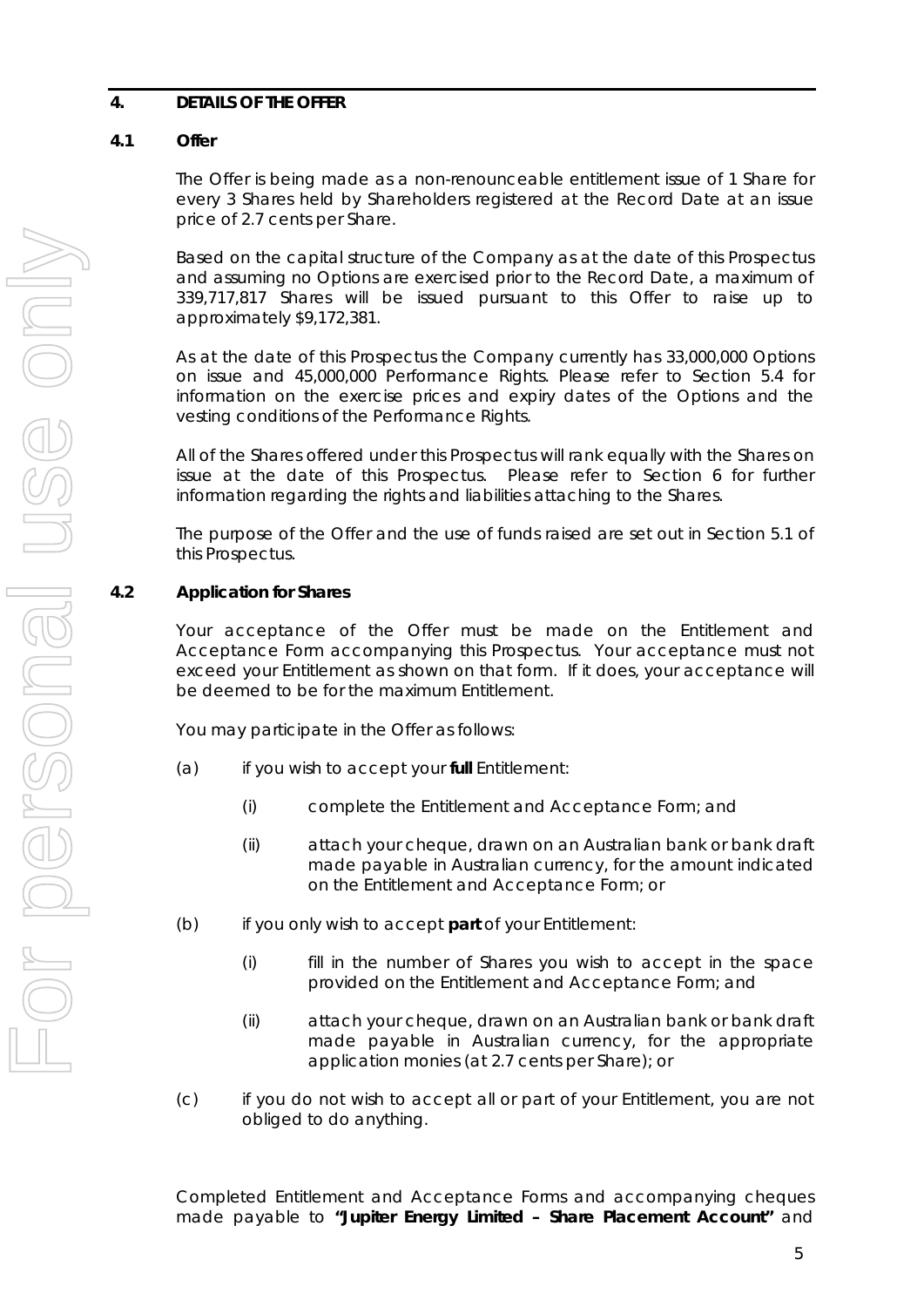crossed **"Not Negotiable"** must be mailed or delivered to one of the following addresses no later than the Closing Date:

> Jupiter Energy Limited C/- Computershare Investor Services Pty Limited Level 2, Reserve Bank Building 45 St Georges Terrace PERTH WA 6000

or

Jupiter Energy Limited C/- Computershare Investor Services Pty Limited GPO Box D182 PERTH WA 6840

The Offer is non-renounceable. Accordingly, a Shareholder may not sell or transfer all or part of their Entitlement.

## **4.3 Fully Underwritten**

By an agreement between Waterford Petroleum Limited (**Underwriter** or **Waterford**) and the Company (**Underwriting Agreement**), the Underwriter has agreed to fully underwrite the Offer.

Please refer to Section 8.6 for a summary of the material terms of the Underwriting Agreement.

The Underwriter currently has a relevant interest in 132,933,059 Shares, with voting power in the Company of 13%. Please refer to Section 8.7 of this Prospectus for further details in relation to the current voting power of the Underwriter, and the potential effects of the Underwriting Agreement on the voting power of the Underwriter.

The Underwriter is a company incorporated in Guernsey, and is a member of the Waterford Group, a private holding company which invests, with a long term view, in international resources projects including oil and gas exploration, development and production companies.

As was announced to ASX on 13 August 2010, the Company was pleased to welcome the Underwriter as a strategic cornerstone investor in the Company, as part of a significant capital raising transaction to progress development of the Company's assets.

## **4.4 Shortfall**

Any Entitlement not taken up pursuant to the Offer will form the Shortfall and will be dealt with in accordance with the Underwriting Agreement.

The offer of any Shortfall is a separate offer made pursuant to this Prospectus. The issue price for each Share to be issued under the offer of any Shortfall shall be 2.7 cents being the price at which Shares have been offered under the Offer.

The Underwriting Agreement is subject to a number of termination events. The Directors reserve the right to place the Shortfall to parties determined in their absolute discretion within three months of the Closing Date in accordance with, or following termination of, the Underwriting Agreement.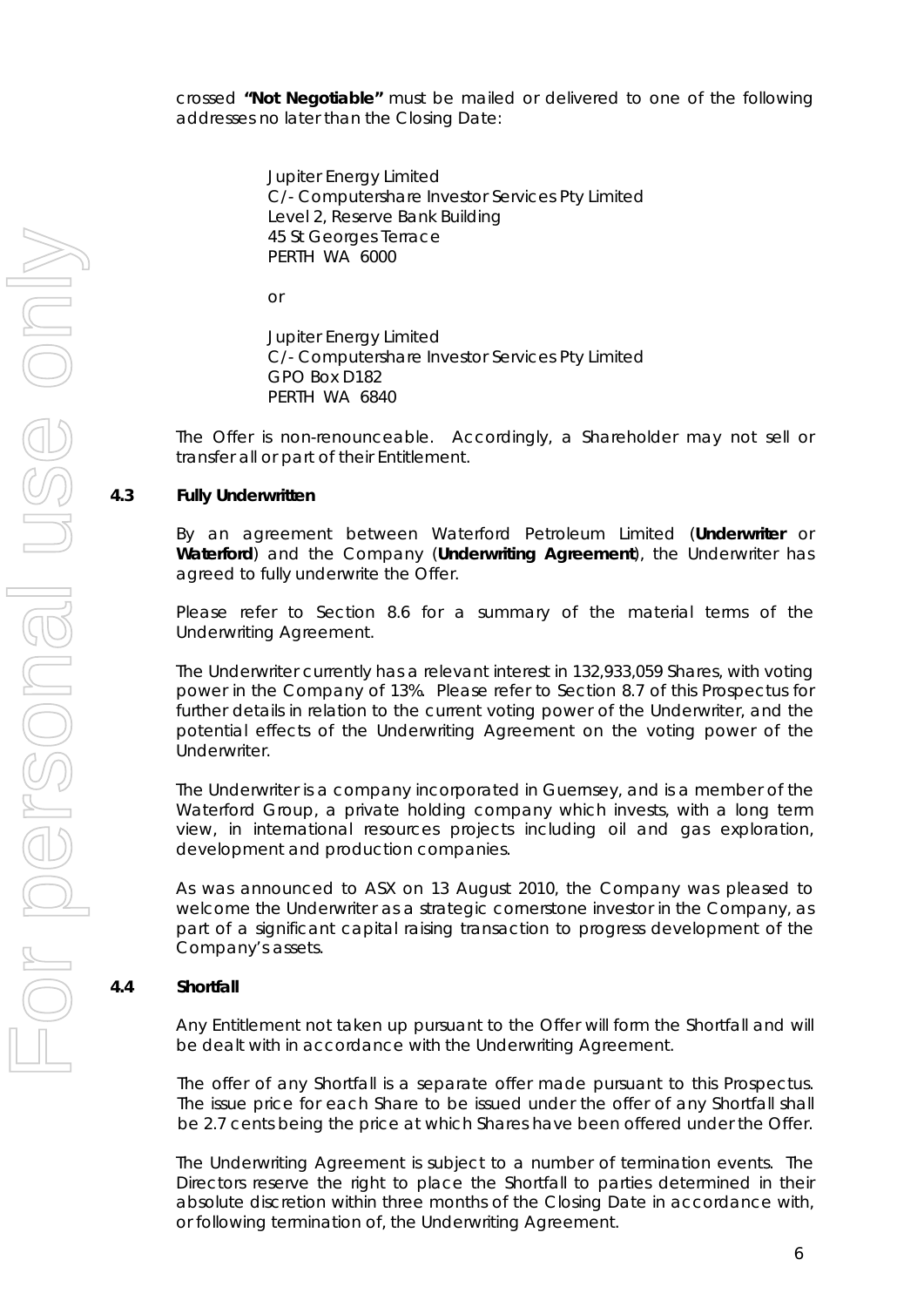## **4.5 Allotment of Shares**

Shares issued pursuant to the Offer will be allotted as soon as practicable after the Closing Date and in accordance with the ASX Listing Rules and timetable set out in Section 1 of this Prospectus.

Pending the allotment and issue of the Shares or payment of refunds pursuant to this Prospectus, all application monies will be held by the Company in trust for the Applicants in a separate bank account as required by the Corporations Act. The Company, however, will be entitled to retain all interest that accrues on the bank account and each Applicant waives the right to claim interest.

Holding statements for Shares issued under the Offer will be mailed as soon as possible after the Closing Date.

## **4.6 ASX Listing**

Application for Official Quotation of the Shares offered pursuant to this Prospectus will be made in accordance with the timetable set out in Section 1 of this Prospectus and in any event within 7 days after the date of this Prospectus. If approval is not obtained from ASX before the expiration of 3 months after the date of issue of the Prospectus, (or such period as varied by the ASIC), the Company will not issue any Shares and will repay all application monies for the Shares within the time prescribed under the Corporations Act, without interest.

The fact that ASX may grant Official Quotation to the Shares is not to be taken in any way as an indication of the merits of the Company or the Shares now offered for subscription.

#### **4.7 Overseas Shareholders**

This Offer does not, and is not intended to, constitute an offer in any place or jurisdiction in which, or to any person to whom, it would not be lawful to make such an offer or to issue this Prospectus.

It is not practicable for the Company to comply with the securities laws of overseas jurisdictions having regard to the number of overseas Shareholders, the number and value of Shares these Shareholders would be offered and the cost of complying with regulatory requirements in each relevant jurisdiction. Accordingly, the Offer is not being extended and Shares will not be issued to Shareholders with a registered address which is outside Australia or New Zealand.

Shareholders resident in New Zealand should consider the additional statements set out in Section 4.8 of this Prospectus and should consult their professional advisors as to whether any government or other consents are required, or other formalities need to be observed, to enable them to exercise their Entitlements under the Offer.

#### **4.8 Offer in New Zealand**

The Offer to New Zealand investors is a regulated offer made under Australian and New Zealand law. In Australia, this is Chapter 8 of the Corporations Act and the Corporations Regulations 2001. In New Zealand, this is Part 5 of the Securities Act 1978 and the Securities (Mutual Recognition of Securities Offerings – Australia) Regulations 2008.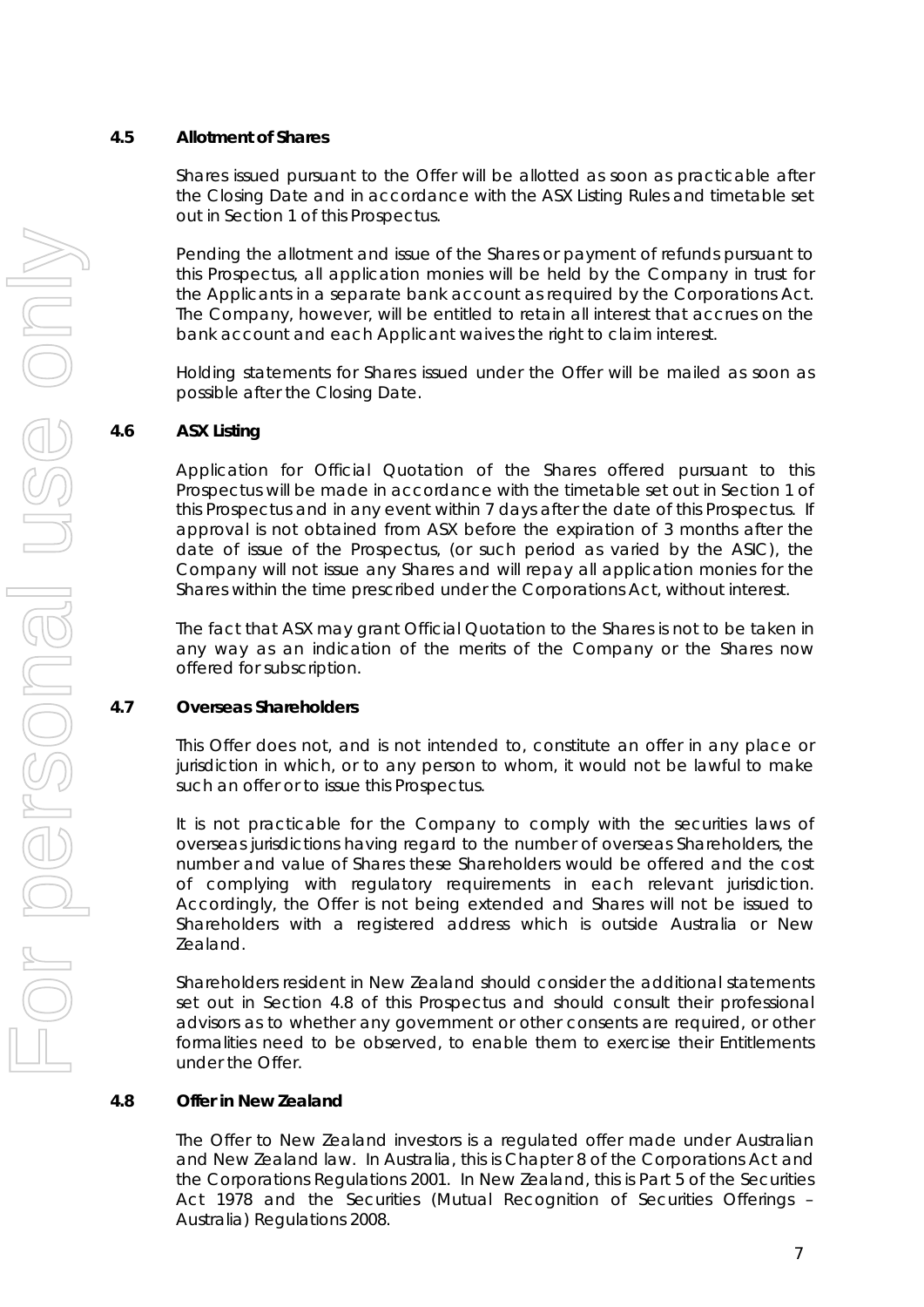The Offer and the content of the Prospectus are principally governed by Australian rather than New Zealand law. In the main, the Corporations Act sets out how the Offer must be made.

There are differences in how securities are regulated under Australian law.

The rights, remedies, and compensation arrangements available to New Zealand investors in Australian securities may differ from the rights, remedies, and compensation arrangements for New Zealand securities.

Both the Australian and New Zealand securities regulators have enforcement responsibilities in relation to the Offer. If you need to make a complaint about the Offer, please contact the Securities Commission, Wellington, New Zealand. The Australian and New Zealand regulators will work together to settle your complaint.

The taxation treatment of Australian securities is not the same as for New Zealand securities.

If you are uncertain about whether this investment is appropriate for you, you should seek the advice of an appropriately qualified financial adviser.

The Offer may involve a currency exchange risk. The currency for the securities is not New Zealand dollars. The value of the securities will go up or down according to changes in the exchange rate between that currency and New Zealand dollars. These changes may be significant. If you expect the securities to pay any amounts in a currency that is not New Zealand dollars, you may incur significant fees in having the funds credited to a bank account in New Zealand in New Zealand dollars.

As stated at Section 4.6 of this Prospectus, the Company will apply to ASX for quotation of the Shares offered under this Prospectus. If quotation is granted the Shares offered under this Prospectus will be able to be traded on ASX. If you wish to trade the securities through that market, you will have to make arrangements for a participant in that market to sell the securities on your behalf. If the securities market does not operate in New Zealand, the way in which the market operates, the regulation of participants in that market, and the information available to you about the securities and trading may differ from securities markets that operate in New Zealand.

#### **4.9 Clearing House Electronic Sub-Register System (CHESS) and Issuer Sponsorship**

The Company will not be issuing share or option certificates. The Company is a participant in CHESS, for those investors who have, or wish to have, a sponsoring stockbroker. Investors who do not wish to participate through CHESS will be issuer sponsored by the Company. Because the sub-registers are electronic, ownership of securities can be transferred without having to rely upon paper documentation.

Electronic registers mean that the Company will not be issuing certificates to investors. Instead, investors will be provided with a statement (similar to a bank account statement) that sets out the number of Shares allotted to them under this Prospectus. The notice will also advise holders of their Holder Identification Number or Security Holder Reference Number and explain, for future reference, the sale and purchase procedures under CHESS and issuer sponsorship.

Further monthly statements will be provided to holders if there have been any changes in their security holding in the Company during the preceding month.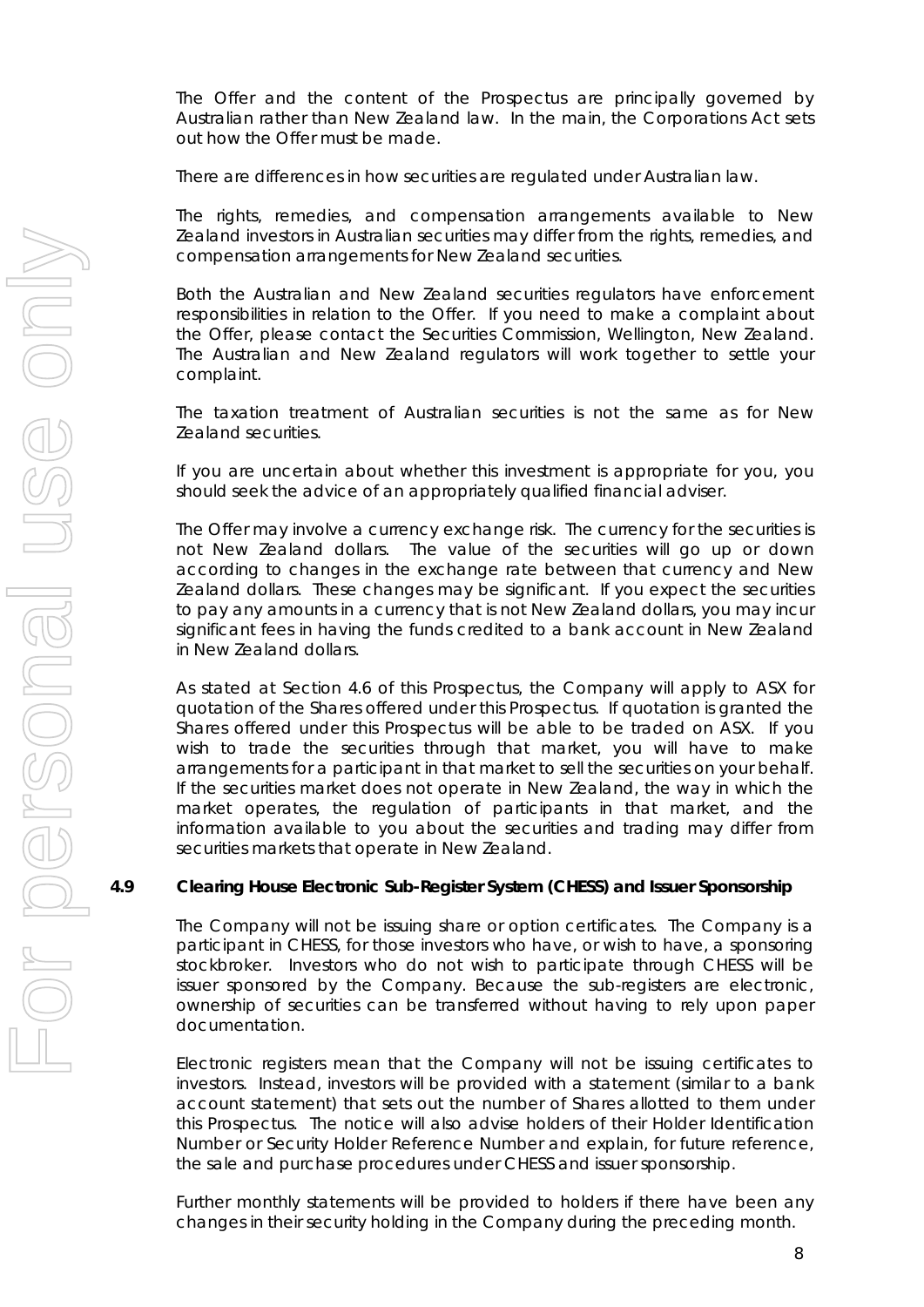## **4.10 Privacy Act**

If you complete an application for Shares, you will be providing personal information to the Company (directly or by the Company's share registry). The Company collects, holds and will use that information to assess your application, service your needs as a Shareholder, facilitate distribution payments and corporate communications to you as a Shareholder and carry out administration.

The information may also be used from time to time and disclosed to persons inspecting the register, bidders for your securities in the context of takeovers, regulatory bodies, including the Australian Taxation Office, authorised securities brokers, print service providers, mail houses and the Company's share registry.

You can access, correct and update the personal information that we hold about you. Please contact the Company or its share registry if you wish to do so at the relevant contact numbers set out in this Prospectus.

Collection, maintenance and disclosure of certain personal information is governed by legislation including the Privacy Act 1988 (Cth) (as amended), the Corporations Act and certain rules such as the ASTC Settlement Rules. You should note that if you do not provide the information required on the application for Shares, the Company may not be able to accept or process your application.

## **4.11 Enquiries**

Any questions concerning the Offer should be directed to Scott Mison, Company Secretary on +61 8 9322 8222.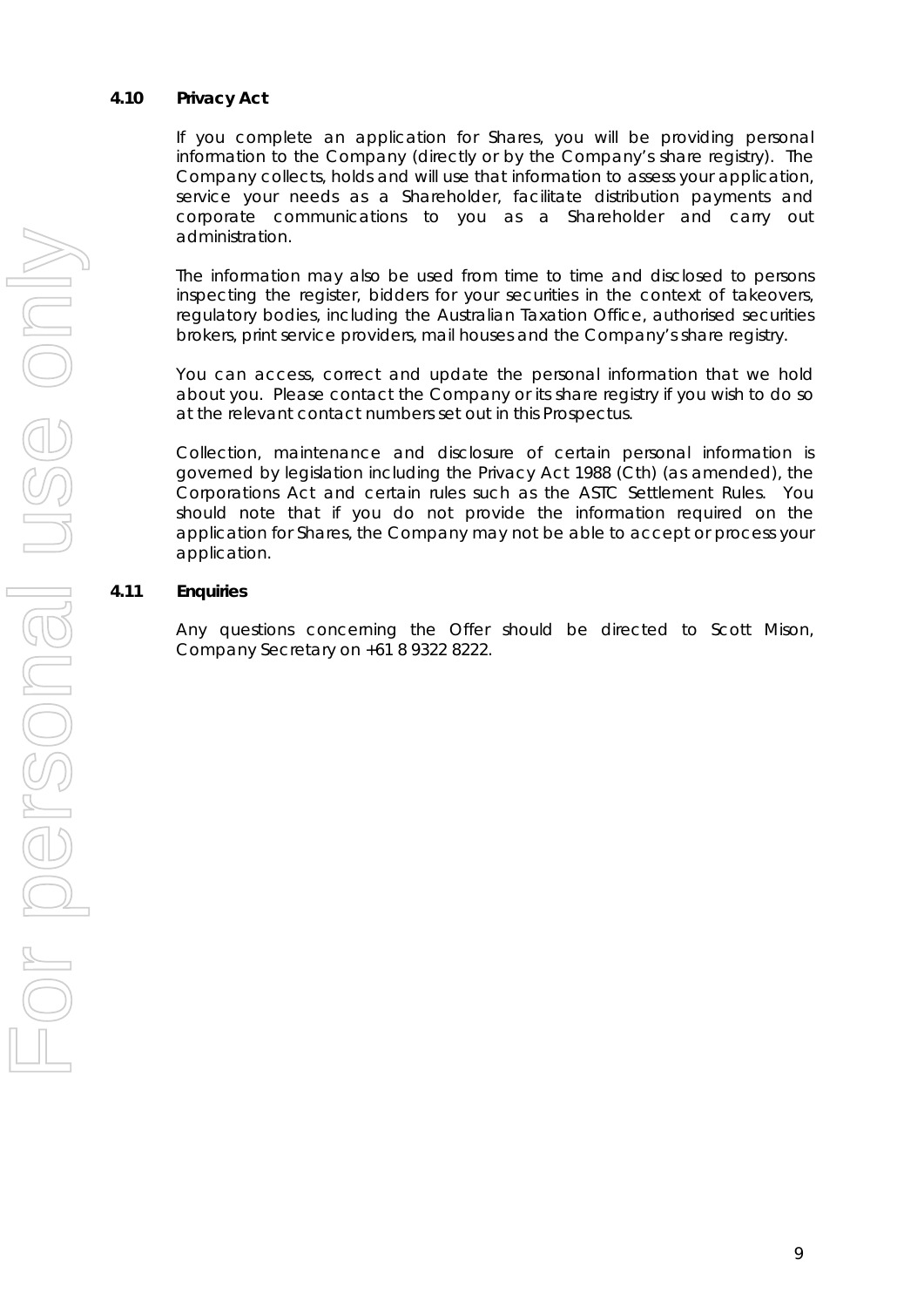## **5. PURPOSE AND EFFECT OF THE OFFER**

## **5.1 Purpose of the Offer**

The purpose of the Offer is to raise up to approximately \$9,172,381. The funds raised from the Offer are planned to be used in accordance with the table set out below:

| Item | Proceeds of the Offer                   | <b>Full Subscription</b> |  |
|------|-----------------------------------------|--------------------------|--|
| 1    | Drilling of 2010 Commitment Well (J-51) | 6,000,000                |  |
| 2    | Bringing of NWZ 2 Well onto Production  | 500,000                  |  |
| 3    | Extension of Block 31 Permit            | 500,000                  |  |
| 4    | <b>Working Capital</b>                  | 1,827,838                |  |
| 5    | Expenses of the Offer <sup>1</sup>      | 344,543                  |  |
|      | Total                                   | \$9,172,381              |  |

#### **Notes:**

1. Refer to Section 8.13 of this Prospectus for further details relating to the estimated expenses of the Offer.

The above table is a statement of current intentions as of the date of this Prospectus. As with any budget, intervening events and new circumstances have the potential to affect the ultimate way funds will be applied. The Board reserves the right to alter the way funds are applied on this basis.

## **5.2 Effect of the Offer**

The principal effect of the Offer, assuming all Shares offered under the Prospectus are issued and no Options are exercised prior to the Record Date, will be to:

- (a) increase the cash reserves by \$8,827,838 (after deducting the expenses of the Offer) immediately after completion of the Offer; and
- (b) increase the number of Shares on issue from 1,019,153,450 Shares as at the date of this Prospectus to 1,358,871,267 Shares.

## **5.3 Pro-Forma Consolidated Balance Sheet**

The unaudited Consolidated Balance Sheet as at 31 May 2010 and the unaudited Pro-Forma Consolidated Balance Sheet as at 31 May 2010 shown on the following page have been prepared on the basis of the accounting policies normally adopted by the Company and reflect the changes to its financial position. They have been prepared assuming all Shares offered under the Prospectus are issued, no Options are exercised prior to the Record Date and after deducting the expenses of the Offer.

The Balance Sheet has been prepared to provide investors with information on the assets and liabilities of the Company and pro-forma assets and liabilities of the Company as noted below. The historical and pro-forma financial information is presented in an abbreviated form, insofar as it does not include all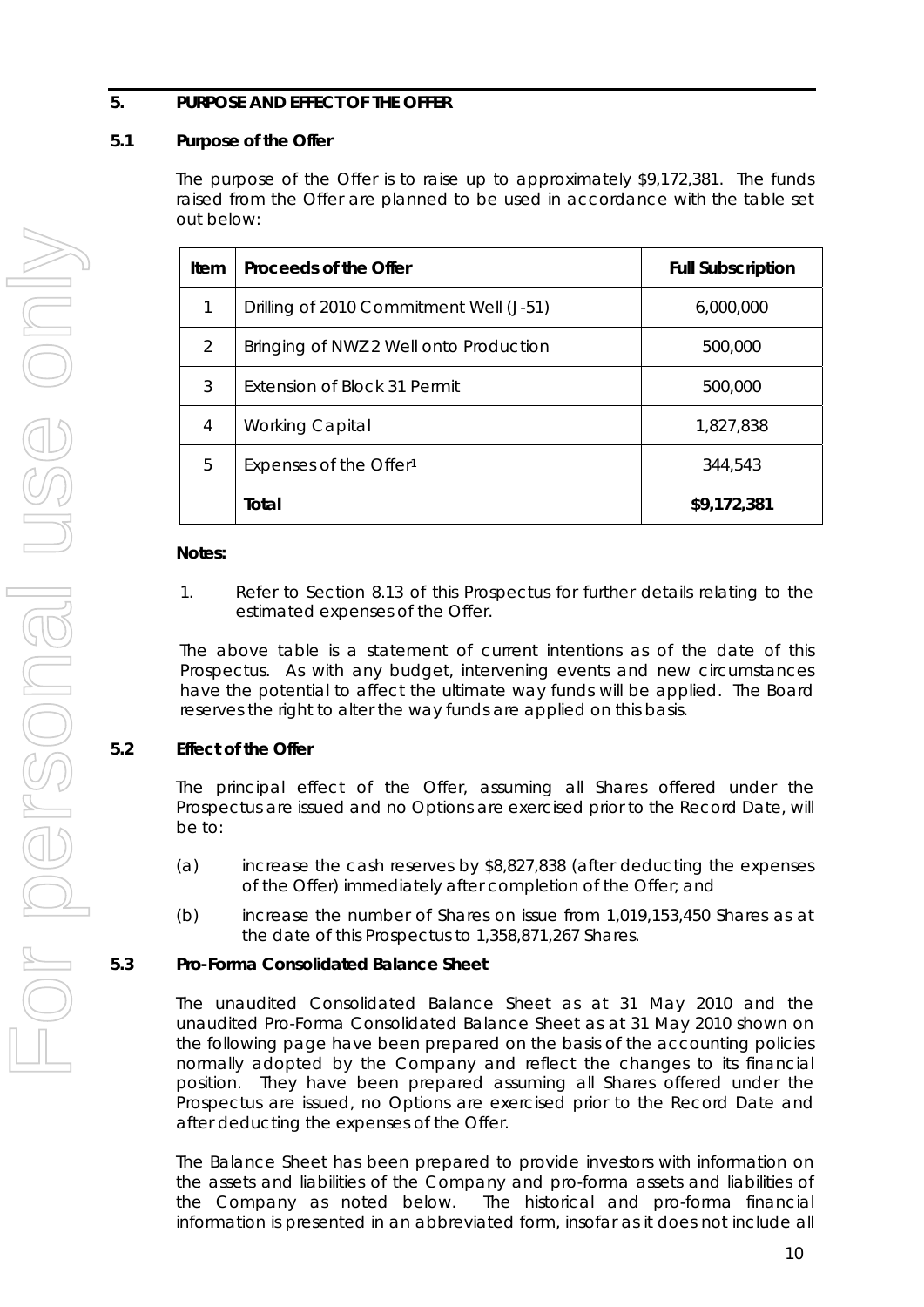of the disclosures required by Australian Accounting Standards applicable to annual financial statements.

|                                  | Consolidated<br>31May 2010 | Pro Forma<br>Consolidated<br>31 May 2010 |
|----------------------------------|----------------------------|------------------------------------------|
| <b>ASSETS</b>                    | \$                         | \$                                       |
| <b>Current assets</b>            |                            |                                          |
| Cash and cash equivalents        | 2,199,755                  | 11,027,593                               |
| Trade and other receivables      | 40,300                     | 40,300                                   |
| Total current assets             | 2,240,055                  | 11,067,893                               |
| <b>Non-current assets</b>        |                            |                                          |
| Exploration and evaluation       | 24,898,915                 | 24,898,915                               |
| Property, plant and equipment    | 118,693                    | 118,693                                  |
| Total non-current assets         | 25,017,608                 | 25,017,608                               |
| <b>Total assets</b>              | 27,257,663                 | 36,085,501                               |
| <b>LIABILITIES</b>               |                            |                                          |
| <b>Current liabilities</b>       |                            |                                          |
| Trade and other payables         | 147,818                    | 147,818                                  |
| <b>Total current liabilities</b> | 147,818                    | 147,818                                  |
| <b>Non-current liabilities</b>   |                            |                                          |
| Total non-current liabilities    |                            |                                          |
| <b>Total liabilities</b>         | 147,818                    | 147,818                                  |
| Net assets                       | 27,109,845                 | 35,937,683                               |
| <b>EQUITY</b>                    |                            |                                          |
| Contributed equity               | 43,464,658                 | 52,292,496                               |
| Reserves                         | 922,897                    | 922,897                                  |
| <b>Accumulated losses</b>        | (17, 277, 710)             | (17, 277, 710)                           |
| <b>Total equity</b>              | 27,109,845                 | 35,937,683                               |

## **5.4 Effect on Capital Structure**

The effect of the Offer on the capital structure of the Company (assuming all Shares offered under the Prospectus are issued and no Options are exercised prior to the Record Date), together with other Shares issues that are to occur subject to Shareholder approval in September 2010, is set out below.

#### **Shares**

|                                                     | <b>Number</b> |
|-----------------------------------------------------|---------------|
| Shares currently on issue                           | 1,019,153,450 |
| Shares offered pursuant to the Offer                | 339,717,817   |
| Shares issued on conversion of loans                | 144,844,7191  |
| Shares issued to Pursuit Capital                    | 7,718,6952    |
| Total Shares on issue after completion of the Offer | 1,511,434,681 |

1 Shares will be issued subject to shareholder approval at a General Meeting in September 2010. See Section 8.2 and 8.5 of this document for more details.

2 Shares will be issued subject to shareholder approval at a General Meeting in September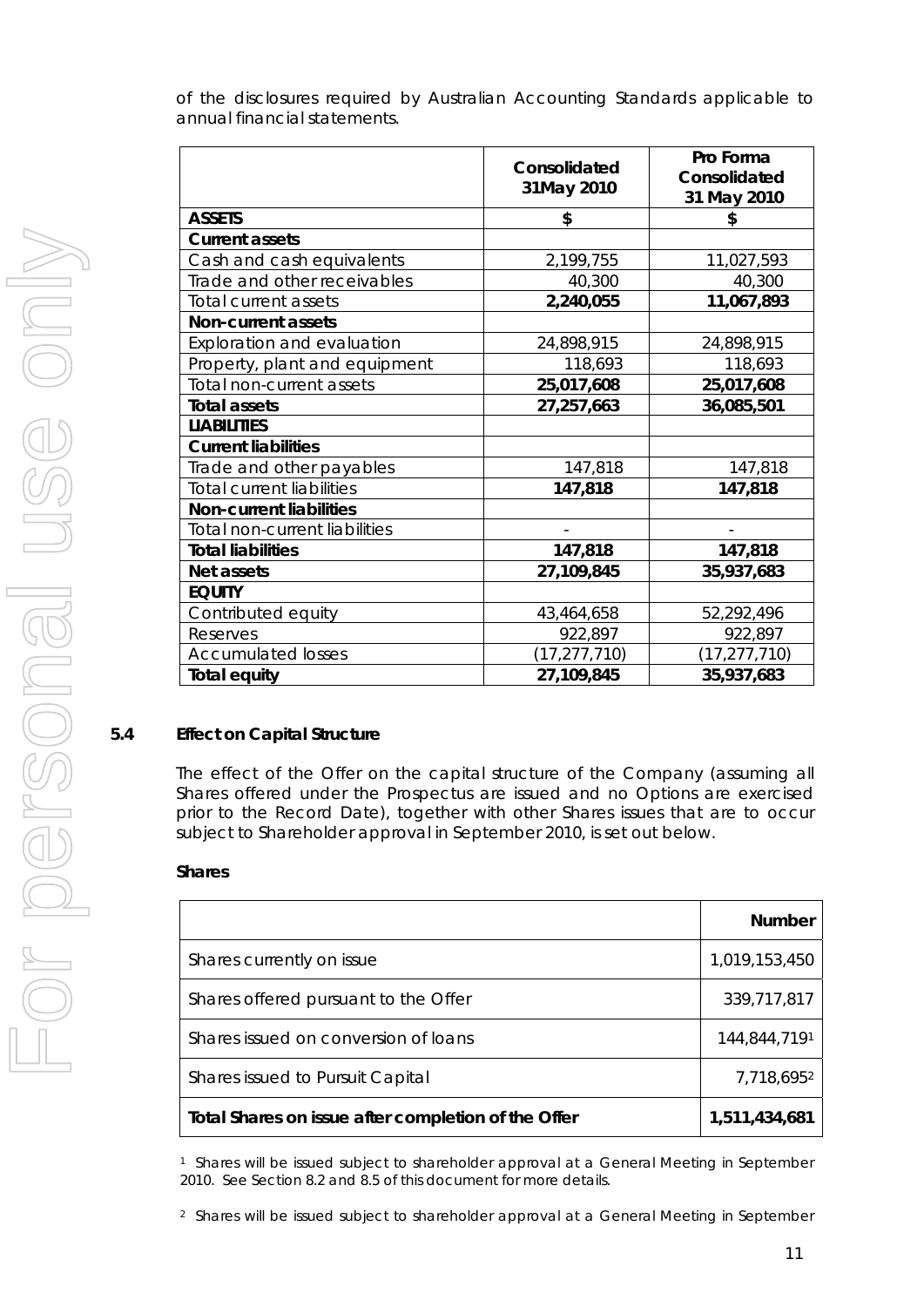2010. See Section 8.3 of this document for more details.

## **Options**

|                                                                                  | <b>Number</b> |
|----------------------------------------------------------------------------------|---------------|
| Options (unlisted)<br>(exercise price 8 cents / expiry date 30 June 2011)        | 20,000,000    |
| Options (unlisted)<br>(exercise price 18.5 cents / expiry date 31 December 2012) | 3,000,000     |
| Options (unlisted)<br>(exercise price 10 cents / expiry date 31 December 2012)   | 6,000,000     |
| Options (unlisted)<br>(exercise price 15 cents / expiry date 31 December 2012)   | 4,000,000     |
| Total Options on issue after completion of the Offer                             | 33,000,000    |

## **Performance Rights**

|                                                                                                                                                                                                                                                                  | <b>Number</b> |
|------------------------------------------------------------------------------------------------------------------------------------------------------------------------------------------------------------------------------------------------------------------|---------------|
| Vesting if JPR has reached a minimum market capitalisation level<br>of \$A100 million for a period of 20 consecutive trading days or<br>JPR has achieved a cumulative production total of 150,000<br>barrels of oil - whichever is the sooner. Expire 31/12/2010 | 15,000,000    |
| Vesting if JPR has reached a minimum market capitalisation level<br>of \$A200 million for a period of 20 consecutive trading days or<br>JPR has achieved a cumulative production total of 300,000<br>barrels of oil - whichever is the sooner. Expire 31/12/2011 | 15,000,000    |
| Vesting if JPR has reached a minimum market capitalisation level<br>of \$A300 million for a period of 20 consecutive trading days or<br>JPR has achieved a cumulative production total of 500,000<br>barrels of oil - whichever is the sooner. Expire 31/12/2012 | 15,000,000    |
| Total Performance Rights on issue after completion of the Offer                                                                                                                                                                                                  | 45,000,000    |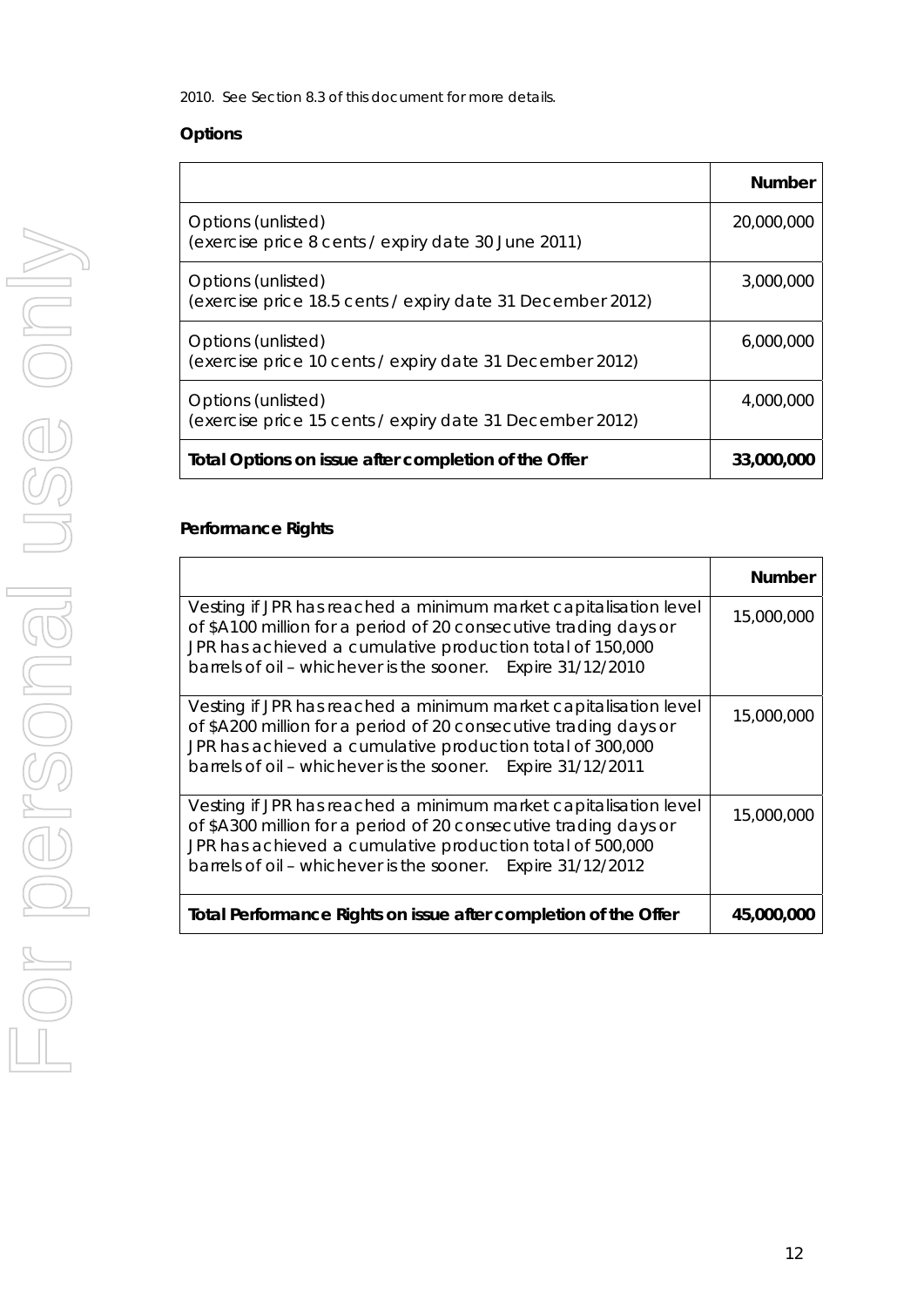#### **6. RIGHTS AND LIABILITIES ATTACHING TO SHARES**

The following is a summary of the more significant rights and liabilities attaching to Shares to be issued pursuant to this Prospectus. This summary is not exhaustive and does not constitute a definitive statement of the rights and liabilities of Shareholders. To obtain such a statement, persons should seek independent legal advice.

Full details of the rights and liabilities attaching to Shares are set out in the Constitution, a copy of which is available for inspection at the Company's registered office during normal business hours.

## **General Meetings**

Shareholders are entitled to be present in person, or by proxy, attorney or representative to attend and vote at general meetings of the Company.

Shareholders may requisition meetings in accordance with Section 249D of the Corporations Act and the Constitution of the Company.

## **Voting Rights**

Subject to any rights or restrictions for the time being attached to any class or classes of Shares, at general meetings of Shareholders or classes of Shareholders:

- (a) each Shareholder entitled to vote may vote in person or by proxy, attorney or representative;
- (b) on a show of hands, every person present who is a Shareholder or a proxy, attorney or representative of a Shareholder has one vote; and
- (c) on a poll, every person present who is a Shareholder or a proxy, attorney or representative of a Shareholder shall, in respect of each Share held by him, or in respect of which he is appointed a proxy, attorney or representative, have one vote for each Share held, but in respect of partly paid shares shall have a fraction of a vote equivalent to the proportion which the amount paid up bears to the total issue price for the share.

## **Dividend Rights**

The Directors may from time to time declare and pay or credit a dividend in accordance with the Corporations Act. Subject to any special right as to dividends attaching to a share, all dividends will be declared and paid according to the proportion of the dividend paid to the holder of a fully paid Share that the amount paid up on the Share bears to the total issue price of the Share (but any amount paid during the period in respect of which a dividend is declared only entitles the Shareholder to an apportioned amount of that dividend as from the date of payment). The Directors may from time to time pay or credit to the Shareholders such interim dividends as they may determine. No dividends shall be payable except out of profits. A determination by the Directors as to the profits of the Company shall be conclusive. No dividend shall carry interest as against the Company.

The Directors may from time to time grant to Shareholders or any class of shareholders the right to elect to reinvest cash dividends paid by the Company by subscribing for Shares in the Company on such terms and conditions as the Directors think fit. The Directors may, at their discretion, resolve in respect of any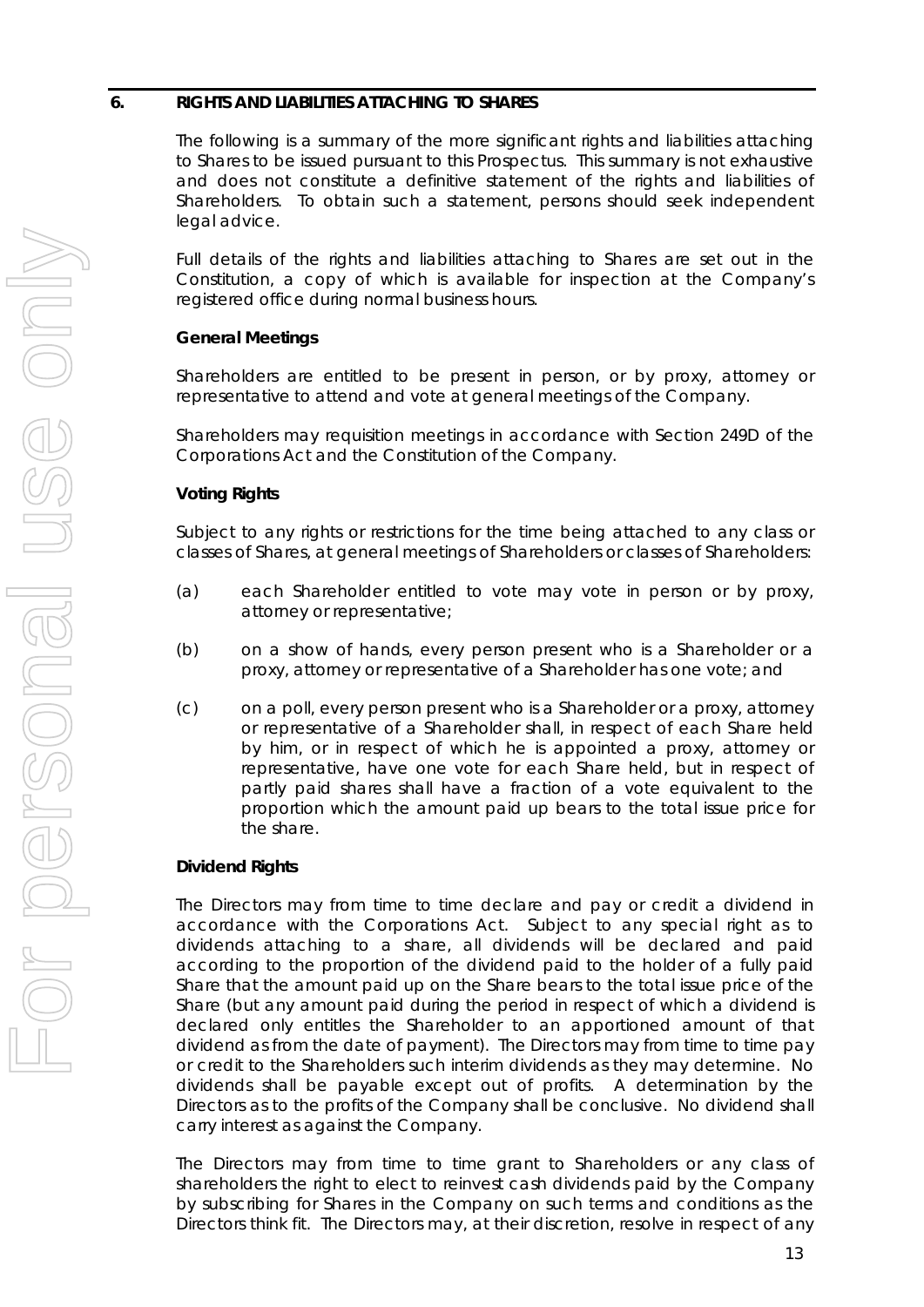dividend which it is proposed to pay or to declare on any Shares of the Company, that holders of such Shares may elect to forgo their right to the whole or part of the proposed dividend and to receive instead an issue of Shares credited as fully paid to the extent and on the terms and conditions of the Constitution. The Directors may set aside out of the profits of the Company such amounts as they may determine as reserves, to be applied at the discretion of the Directors, for any purpose for which the profits of the Company may be properly applied.

## **Winding-Up**

If the Company is wound up, the liquidator may, with the authority of a special resolution, divide among the Shareholders in kind the whole or any part of the property of the Company, and may for that purpose set such value as he considers fair upon any property to be so divided, and may determine how the division is to be carried out as between the Shareholders or different classes of Shareholders. The liquidator may, with the authority of a special resolution, vest the whole or any part of any such property in trustees upon such trusts for the benefit of the contributories as the liquidator thinks fit, but so that no Shareholder is compelled to accept any Shares or other securities in respect of which there is any liability.

## **Transfer of Shares**

Generally, Shares in the Company are freely transferable, subject to formal requirements, the registration of the transfer not resulting in a contravention of or failure to observe the provisions of a law of Australia and the transfer not being in breach of the Corporations Act and the Listing Rules.

## **Future Increase in Capital**

The allotment and issue of any new Shares is under the control of the Directors of the Company. Subject to restrictions on the issue or grant of securities contained in the Listing Rules, the Constitution and the Corporations Act (and without affecting any special right previously conferred on the holder of an existing share or class of shares), the Directors may issue Shares as they shall, in their absolute discretion, determine.

## **Variation of Rights**

Under Section 246B of the Corporations Act, the Company may, with the sanction of a special resolution passed at a meeting of Shareholders vary or abrogate the rights attaching to Shares.

If at any time the share capital is divided into different classes of shares, the rights attached to any class (unless otherwise provided by the terms of issue of the shares of that class), whether or not the Company is being wound up, may be varied or abrogated with the consent in writing of the holders of three quarters of the issued shares of that class, or if authorised by a special resolution passed at a separate meeting of the holders of the shares of that class.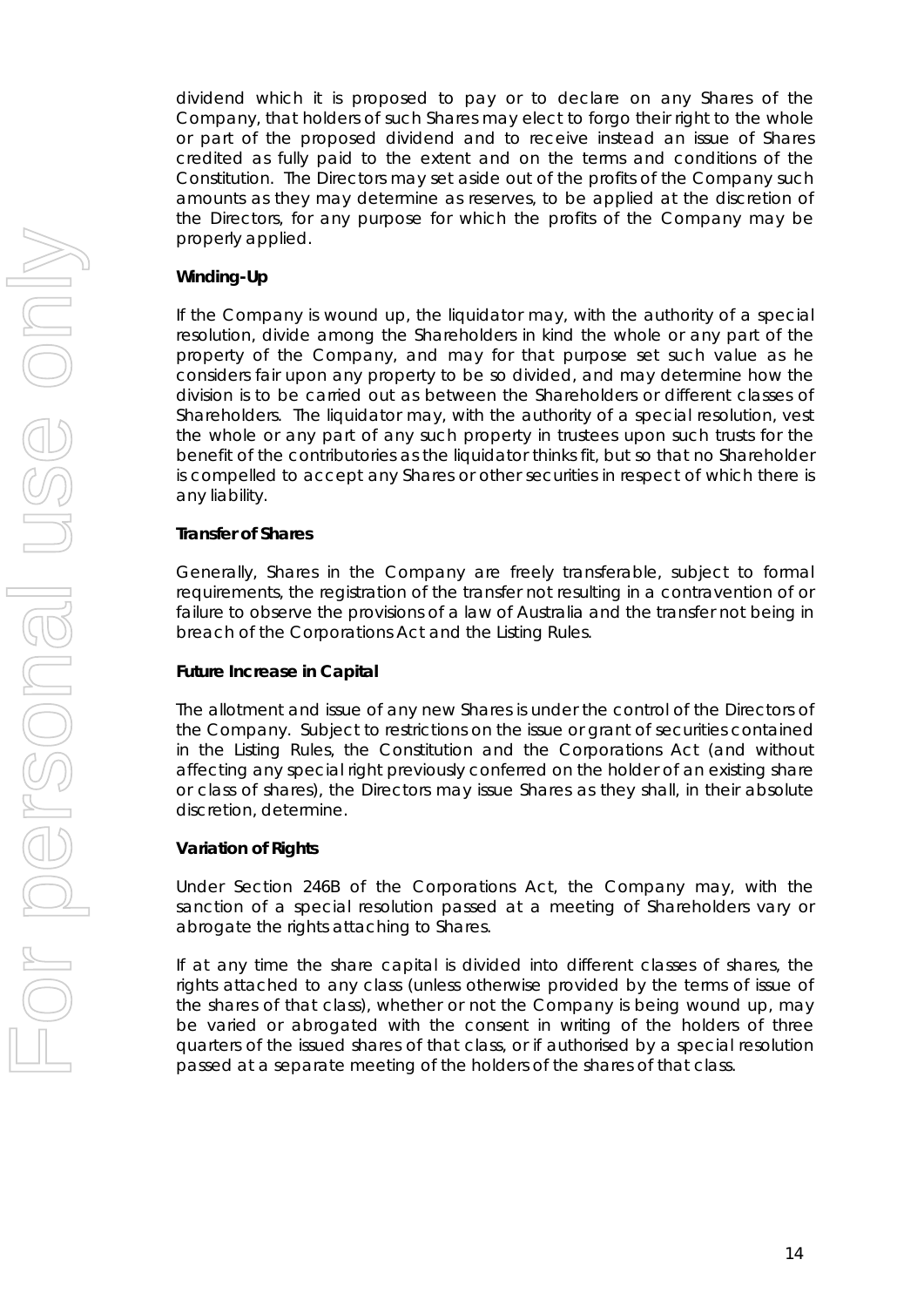## **7. RISK FACTORS**

## **7.1 Introduction**

The Shares offered under this Prospectus are considered speculative, and involve investors being exposed to risk. The Directors strongly recommend potential applicants examine the contents of this Prospectus and consult their professional advisers before deciding whether to apply for Shares pursuant to this Prospectus.

There are specific risks which relate directly to the Company's business. In addition, there are other general risks, many of which are largely beyond the control of the Company and the Directors. The risks identified in this Section, or other risk factors, may have a material impact on the financial performance of the Company and the market price of the Shares.

The following is not intended to be an exhaustive list of the risk factors to which the Company is exposed.

## **7.2 Risks Specific to the Company**

## (a) **Exploration Success**

The oil permit of the Company is at an early stage of exploration, and potential investors should understand that oil exploration and development are high-risk undertakings.

There can be no assurance that exploration of this permit, or any other permit that may be acquired in the future, will result in the discovery of an economic oil reserve. Even if an apparently viable reserve is identified, there is no guarantee that it can be economically exploited.

The exploration costs of the Company are based on certain assumptions with respect to the method and timing of exploration. By their nature, these estimates and assumptions are subject to significant uncertainties and, accordingly, the actual costs may materially differ from these estimates and assumptions. Accordingly, no assurance can be given that the cost estimates and the underlying assumptions will be realised in practice, which may materially and adversely affect the Company's viability.

## (b) **Operating Risks**

The operations of the Company may be affected by various factors, including failure to locate or identify oil reserves, failure to achieve predicted volumes in exploration and drilling, operational and technical difficulties encountered in drilling, difficulties in commissioning and operating plant and equipment, mechanical failure or plant breakdown, unanticipated metallurgical problems which may affect extraction costs, adverse weather conditions, industrial and environmental accidents, industrial disputes and unexpected shortages or increases in the costs of consumables, spare parts, plant and equipment.

No assurances can be given that the Company will achieve commercial viability through the successful exploration and/or drilling of its permit. Until the Company is able to realise value from its projects, it is likely to incur ongoing operating losses.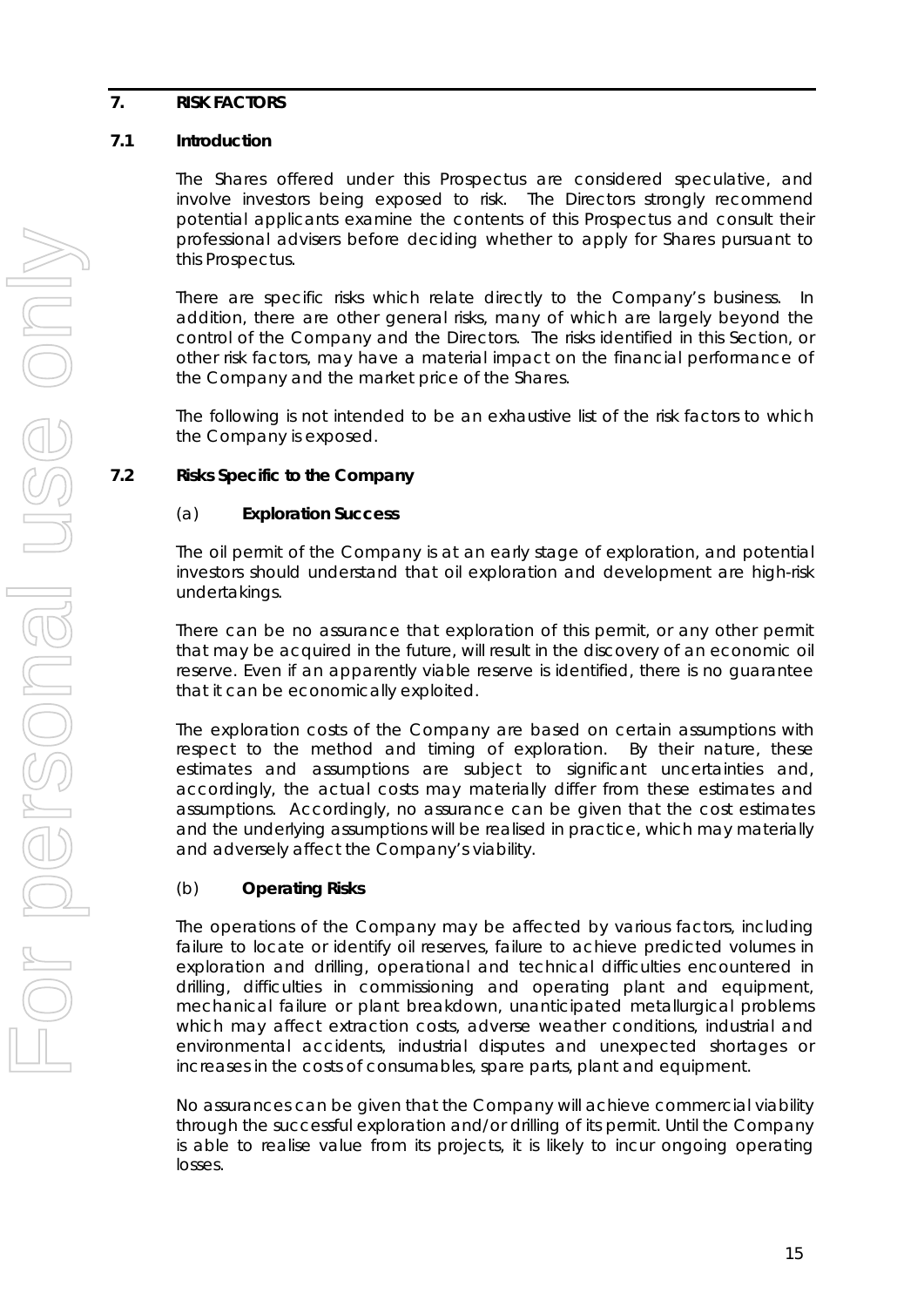## (c) **Reserve Estimates**

Reserve estimates are expressions of judgement based on knowledge, experience and industry practice. Estimates which were valid when originally calculated may alter significantly when new information or techniques become available. In addition, by their very nature, reserve estimates are imprecise and depend to some extent on interpretations, which may prove to be inaccurate. As further information becomes available through additional fieldwork and analysis, the estimates are likely to change. This may result in alterations to development and drilling plans which may, in turn, adversely affect the Company's operations.

## (d) **Commodity Price Volatility and Exchange Rate Risks**

If the Company achieves success leading to oil production, the revenue it will derive through the sale of oil exposes the potential income of the Company to oil price and exchange rate risks. Oil prices fluctuate and are affected by many factors beyond the control of the Company. Such factors include supply and demand fluctuations for oil, technological advancements, forward selling activities and other macro-economic factors.

Furthermore, the international prices of oil is denominated in United States dollars, whereas some of the income and expenditure of the Company is and will be taken into account in Australian currency, exposing the Company to the fluctuations and volatility of the rate of exchange between the United States dollar and the Australian dollar as determined in international markets.

## (e) **Environmental Risks**

The operations and proposed activities of the Company are subject to the laws and regulations concerning the environment in Kazakhstan. As with most exploration projects and oil operations, the Company's activities are expected to have an impact on the environment, particularly if advanced exploration or well development proceeds. It is the Company's intention to conduct its activities to the highest standard of environmental obligation, including compliance with all Kazakh environmental laws.

## (f) **Title Risks**

Interests in permits in Kazakhstan are governed by the granting of licences or leases by the appropriate government authorities. Each permit is for a specific term and carries with it annual expenditure and reporting commitments, as well as other conditions requiring compliance. Consequently, the Company could lose title to or its interest in a permit if licence conditions are not met or if insufficient funds are available to meet expenditure commitments.

## (g) **Sovereign Risk**

The Company's Kazakhstan projects are subject to the risks associated in operating in a foreign country. These risks may include economic, social or political instability or change, hyperinflation, currency non-convertibility or instability and changes of law affecting foreign ownership, government participation, taxation, working conditions, rates of exchange, exchange control, exploration licensing, export duties, repatriation of income or return of capital, environmental protection, labour relations as well as government control over natural resources or government regulations that require the employment of local staff or contractors or require other benefits to be provided to local residents.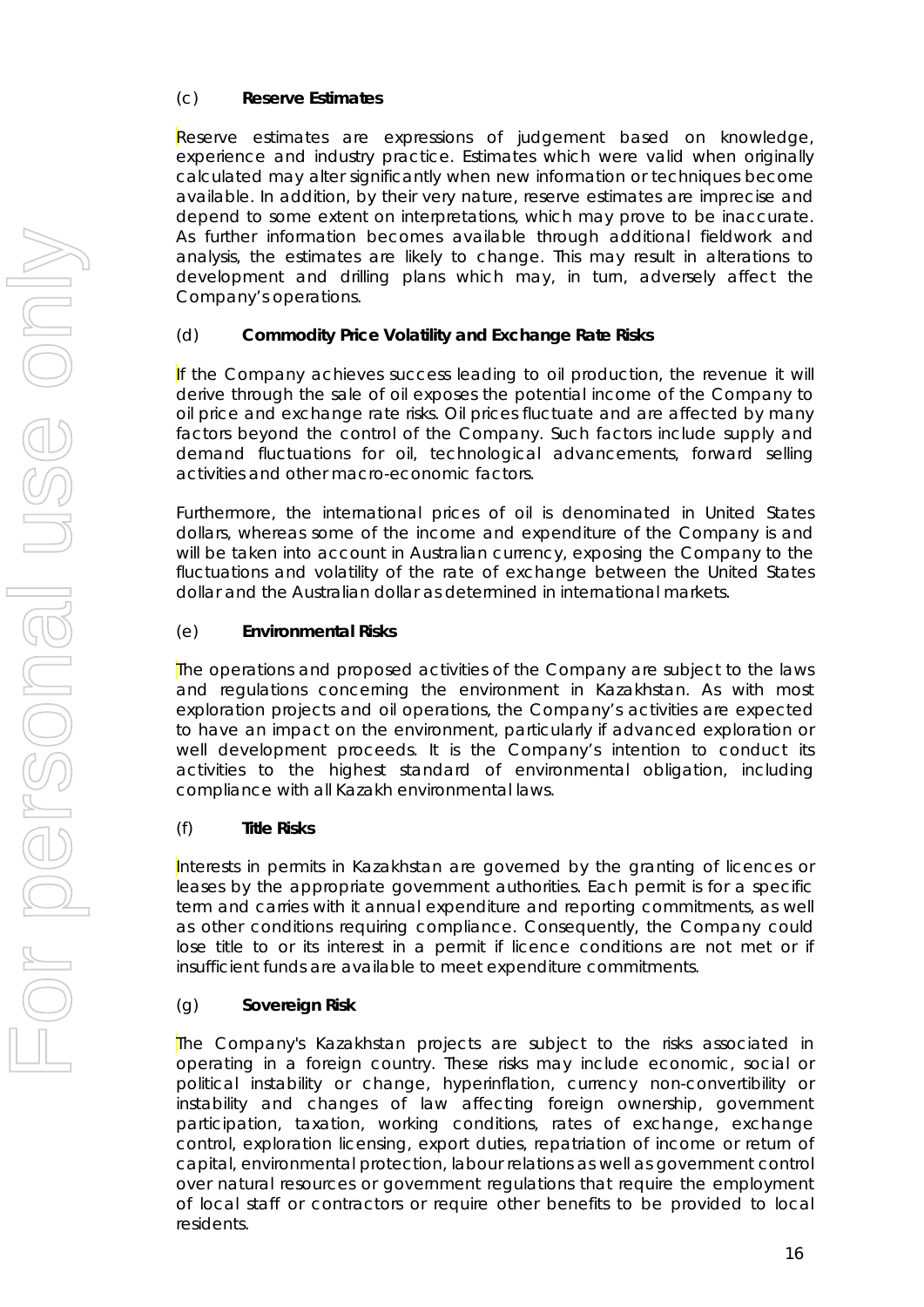Any future material adverse changes in government policies or legislation in Kazakhstan that affect foreign ownership, exploration, development or activities of companies involved in oil exploration and production, may affect the viability and profitability of the Company.

## (h) **Contractual Risks**

The Company is party to various contracts. The ability of the Company to achieve its objectives will depend on the performance by the parties to these contracts of their obligations. If any or all of these parties defaults in the performance of its obligations it may be necessary for the Company to approach a court to seek a legal remedy. Legal action can be costly and there can be no guarantee that a legal remedy will be ultimately granted on the appropriate terms.

## **7.3 General Risks**

## (a) **Economic Risks**

General economic conditions, movements in interest and inflation rates and currency exchange rates may have an adverse effect on the Company's exploration, development and production activities, as well as on its ability to fund those activities.

## (b) **Market Conditions**

Share market conditions may affect the value of the Company's quoted securities regardless of the Company's operating performance. Share market conditions are affected by many factors such as:

- general economic outlook;
- interest rates and inflation rates;
- changes in investor sentiment toward particular market sectors;
- the demand for, and supply of, capital; and
- terrorism or other hostilities.

The market price of securities can fall as well as rise and may be subject to varied and unpredictable influences on the market for equities in general and oil exploration stocks in particular. Neither the Company nor the Directors warrant the future performance of the Company or any return on an investment in the Company.

## (c) **Dividends**

Any future determination as to the payment of dividends by the Company will be at the discretion of the Directors and will depend on the availability of distributable earnings and operating results and financial condition of the Company, future capital requirements and general business and other factors considered relevant by the Directors. No assurance in relation to the payment of dividends or franking credits attaching to dividends can be given by the Company.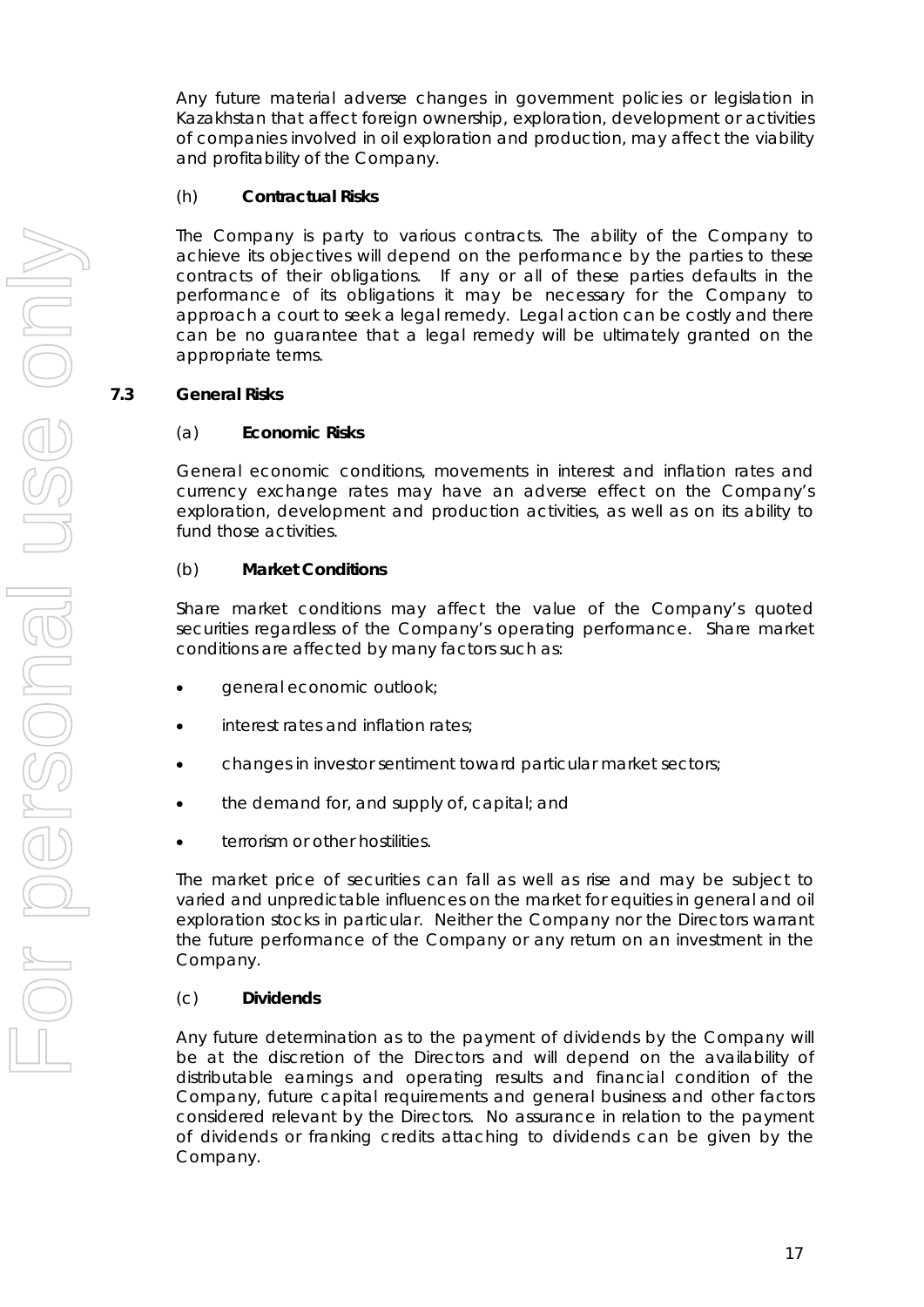## (d) **Taxation**

The acquisition and disposal of Shares will have tax consequences, which will differ depending on the individual financial affairs of each investor. All potential investors in the Company are urged to obtain independent financial advice about the consequences of acquiring Shares from a taxation viewpoint and generally.

To the maximum extent permitted by law, the Company, its officers and each of their respective advisors accept no liability and responsibility with respect to the taxation consequences of subscribing for Shares under this Prospectus.

## (e) **Additional Requirements for Capital**

The Company's capital requirements depend on numerous factors. Depending on the Company's ability to generate income from its operations, the Company may require further financing in addition to amounts raised under the capital raising. Any additional equity financing will dilute shareholdings, and debt financing, if available, may involve restrictions on financing and operating activities. If the Company is unable to obtain additional financing as needed, it may be required to reduce the scope of its operations and scale back its exploration programmes as the case may be. There is however no guarantee that the Company will be able to secure any additional funding or be able to secure funding on terms favourable to the Company.

## (f) **Reliance on Key Personnel**

The responsibility of overseeing the day-to-day operations and the strategic management of the Company depends substantially on its senior management and its key personnel. There can be no assurance given that there will be no detrimental impact on the Company if one or more of these employees cease their employment.

## (g) **Investment Speculative**

The above list of risk factors ought not to be taken as exhaustive of the risks faced by the Company or by investors in the Company. The above factors, and others not specifically referred to above, may in the future materially affect the financial performance of the Company and the value of the Shares offered under this Prospectus

Therefore, the Shares to be issued pursuant to this Prospectus carry no guarantee with respect to the payment of dividends, returns of capital or the market value of those securities.

Potential investors should consider that the investment in the Company is speculative and should consult their professional advisers before deciding whether to apply for Shares pursuant to this Prospectus.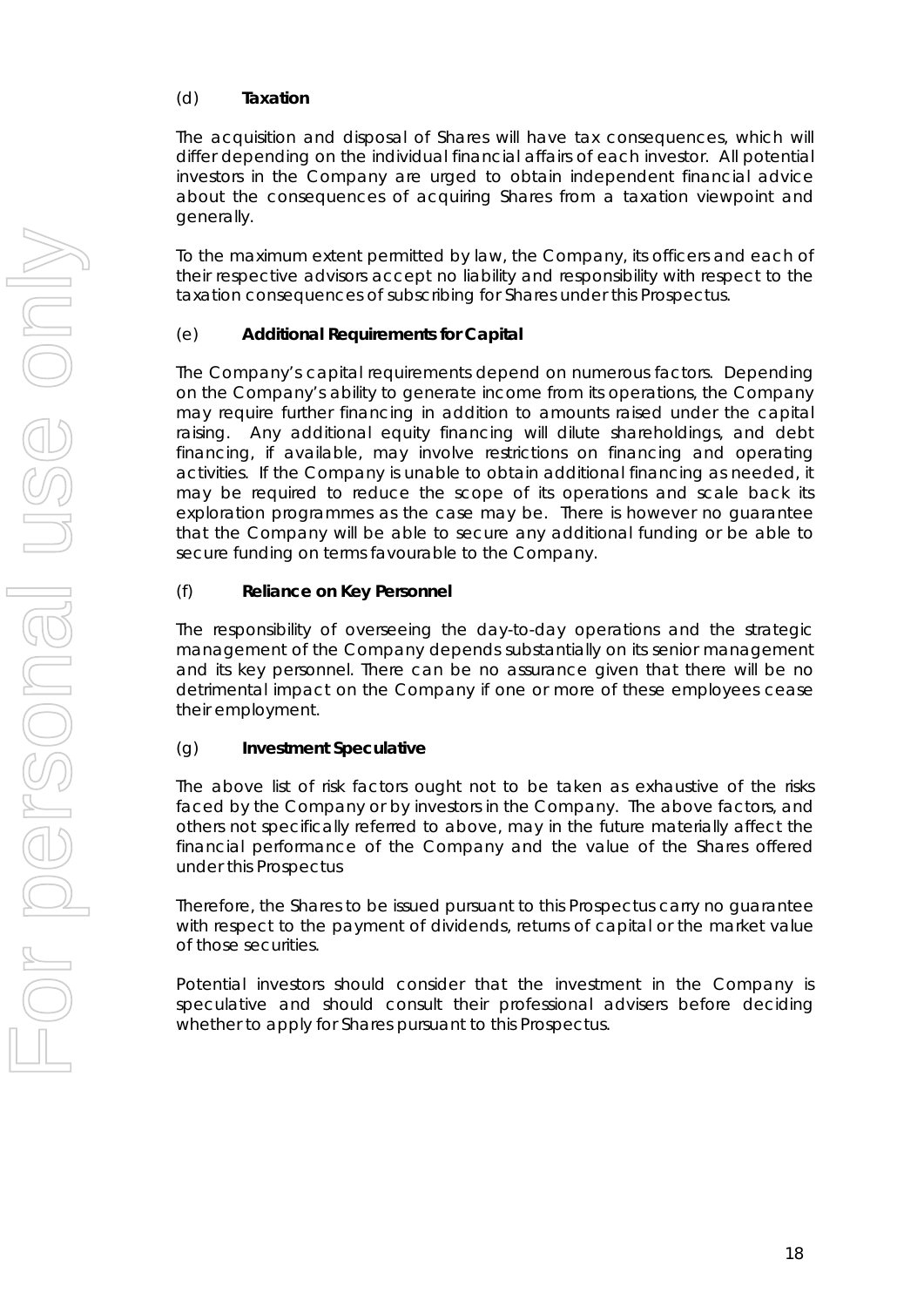## **8. ADDITIONAL INFORMATION**

## **8.1 Continuous Disclosure Obligations**

The Company is a "disclosing entity" (as defined in Section 111AC of the Corporations Act) for the purposes of Section 713 of the Corporations Act and, as such, is subject to regular reporting and disclosure obligations. Specifically, like all listed companies, the Company is required to continuously disclose any information it has to the market which a reasonable person would expect to have a material effect on the price or the value of the Company's securities.

This Prospectus is a "transaction specific prospectus". In general terms a "transaction specific prospectus" is only required to contain information in relation to the effect of the issue of securities on the Company and the rights attaching to the securities. It is not necessary to include general information in relation to all of the assets and liabilities, financial position, profits and losses or prospects of the issuing company.

This Prospectus is intended to be read in conjunction with the publicly available information in relation to the Company which has been notified to ASX and does not include all of the information that would be included in a prospectus for an initial public offering of securities in an entity that is not already listed on a stock exchange. Investors should therefore have regard to the other publicly available information in relation to the Company before making a decision whether or not to invest.

Having taken such precautions and having made such enquires as are reasonable, the Company believes that it has complied with the general and specific requirements of ASX as applicable from time to time throughout the 3 months before the issue of this Prospectus which required the Company to notify ASX of information about specified events or matters as they arise for the purpose of ASX making that information available to the stock market conducted by ASX.

Information that is already in the public domain has not been reported in this Prospectus other than that which is considered necessary to make this Prospectus complete.

The Company, as a disclosing entity under the Corporations Act states that:

- (a) it is subject to regular reporting and disclosure obligations;
- (b) copies of documents lodged with the ASIC in relation to the Company (not being documents referred to in Section 1274(2)(a) of the Corporations Act) may be obtained from, or inspected at, the offices of the ASIC; and
- (c) it will provide a copy of each of the following documents, free of charge, to any person on request between the date of issue of this Prospectus and the Closing Date:
	- (i) the annual financial report most recently lodged by the Company with the ASIC;
	- (ii) any half-year financial report lodged by the Company with the ASIC after the lodgement of the annual financial report referred to in (i) and before the lodgement of this Prospectus with the ASIC; and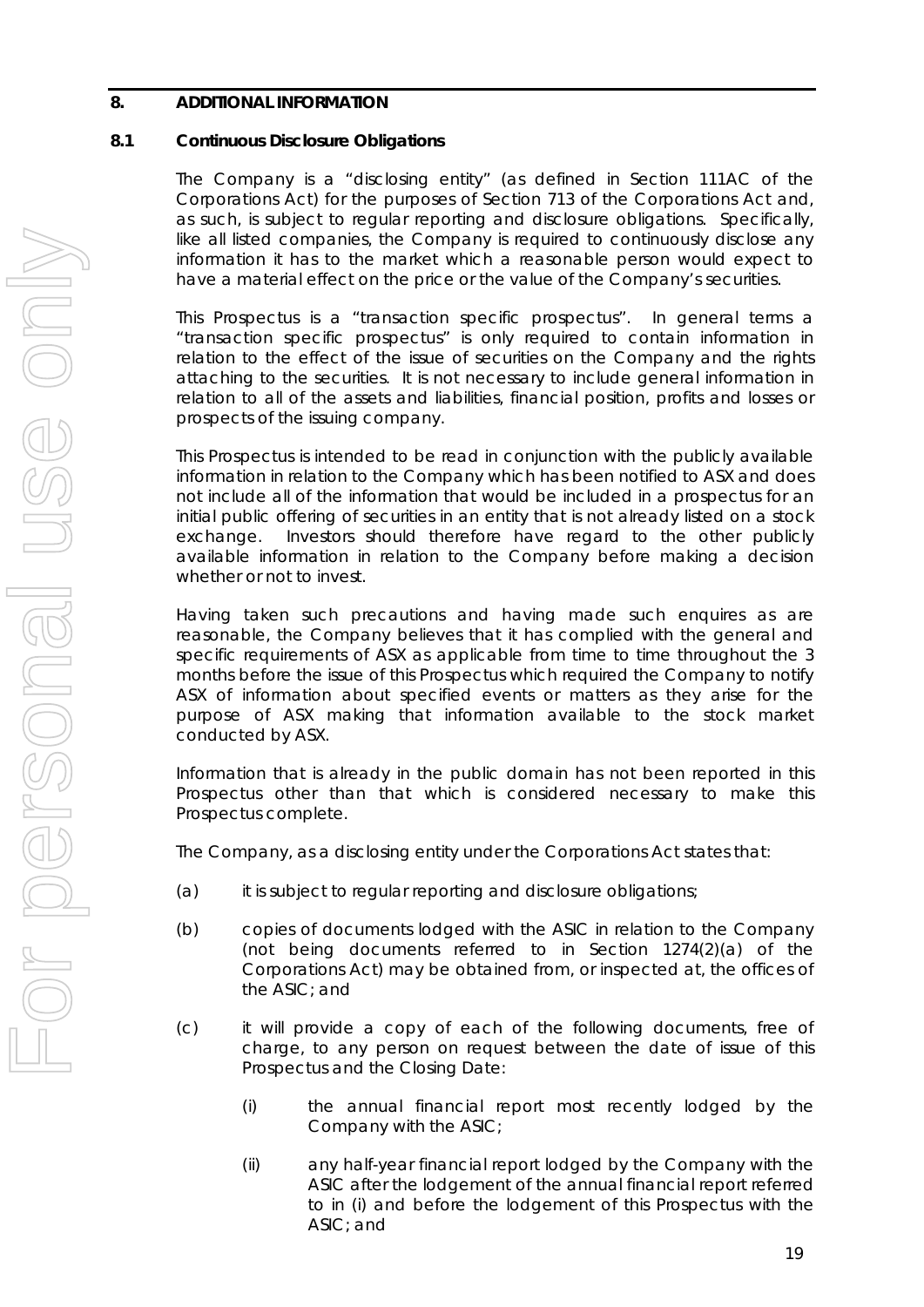(iii) any continuous disclosure documents given by the Company to ASX in accordance with the ASX Listing Rules as referred to in Section 674(1) of the Corporations Act after the lodgement of the annual financial report referred to in (i) and before the lodgement of this Prospectus with the ASIC.

Copies of all documents lodged with the ASIC in relation to the Company can be inspected at the registered office of the Company during normal office hours.

Details of documents lodged by the Company with ASX since the date of lodgement of the Company's latest annual financial report and before the lodgement of this Prospectus with the ASIC are set out in the table below.

| Date       | <b>Description of Announcement</b>                            |
|------------|---------------------------------------------------------------|
| 18/08/2010 | Appendix 3B                                                   |
| 17/08/2010 | <b>JPR Broadcast</b>                                          |
| 13/08/2010 | JPR welcomes strategic cornerstone investor to raise \$16.67m |
| 13/08/2010 | <b>Trading Halt</b>                                           |
| 09/08/2010 | <b>Results of Meeting</b>                                     |
| 30/07/2010 | Quarterly Cashflow Report                                     |
| 30/07/2010 | <b>Quarterly Activities Report</b>                            |
| 28/07/2010 | Response to ASX Query                                         |
| 15/07/2010 | <b>JPR Broadcast</b>                                          |
| 13/07/2010 | Independent review upgrades Block 31 resources                |
| 08/07/2010 | Notice of General Meeting/Proxy Form                          |
| 06/07/2010 | Appendix 3B                                                   |
| 05/07/2010 | Westhouse Securities initiates coverage on Jupiter Energy     |
| 25/06/2010 | <b>JPR Broadcast</b>                                          |
| 23/06/2010 | Patersons initiates coverage on Jupiter Energy                |
| 23/06/2010 | Jupiter confirms commercial rates                             |
| 18/05/2010 | Placement update                                              |
| 10/05/2010 | Notice under Section 708A and Appendix 3B                     |
| 10/05/2010 | Detailed update on J-50 well                                  |
| 07/05/2010 | Jupiter Energys first commercial oil                          |
| 04/05/2010 | J-50 well produces reservoir hydrocarbons to surface          |
| 30/04/2010 | Quarterly Cashflow Report                                     |
| 30/04/2010 | <b>Quarterly Activities Report</b>                            |
| 30/04/2010 | <b>Trading Halt</b>                                           |
| 29/04/2010 | Ceasing to be a substantial holder                            |
| 27/04/2010 | Change in substantial holding                                 |
| 27/04/2010 | Jupiter increases J-50 nett pay by 28% to 55m                 |
| 27/04/2010 | Change of Director's Interest Notice                          |
| 23/04/2010 | Weekly Update Report on J-50                                  |
| 23/04/2010 | Change of Director's Interest Notice                          |
| 21/04/2010 | Change of Director's Interest Notice                          |
| 21/04/2010 | Change of Director's Interest Notice                          |
| 20/04/2010 | Change of Director's Interest Notice                          |
| 20/04/2010 | Change of Director's Interest Notice                          |
| 20/04/2010 | Change of Director's Interest Notice                          |
| 20/04/2010 | Appendix 3B                                                   |
| 20/04/2010 | JPR Broadcast                                                 |
| 20/04/2010 | Jupiter announces 43 metres of net pay in J-50 and placement  |
| 15/04/2010 | <b>Trading Halt</b>                                           |
| 14/04/2010 | Jupiter moves towards completing the J-50 well                |
| 09/04/2010 | Results of Meeting                                            |
| 09/04/2010 | Jupiter completes coring middle triassic in J-50 well         |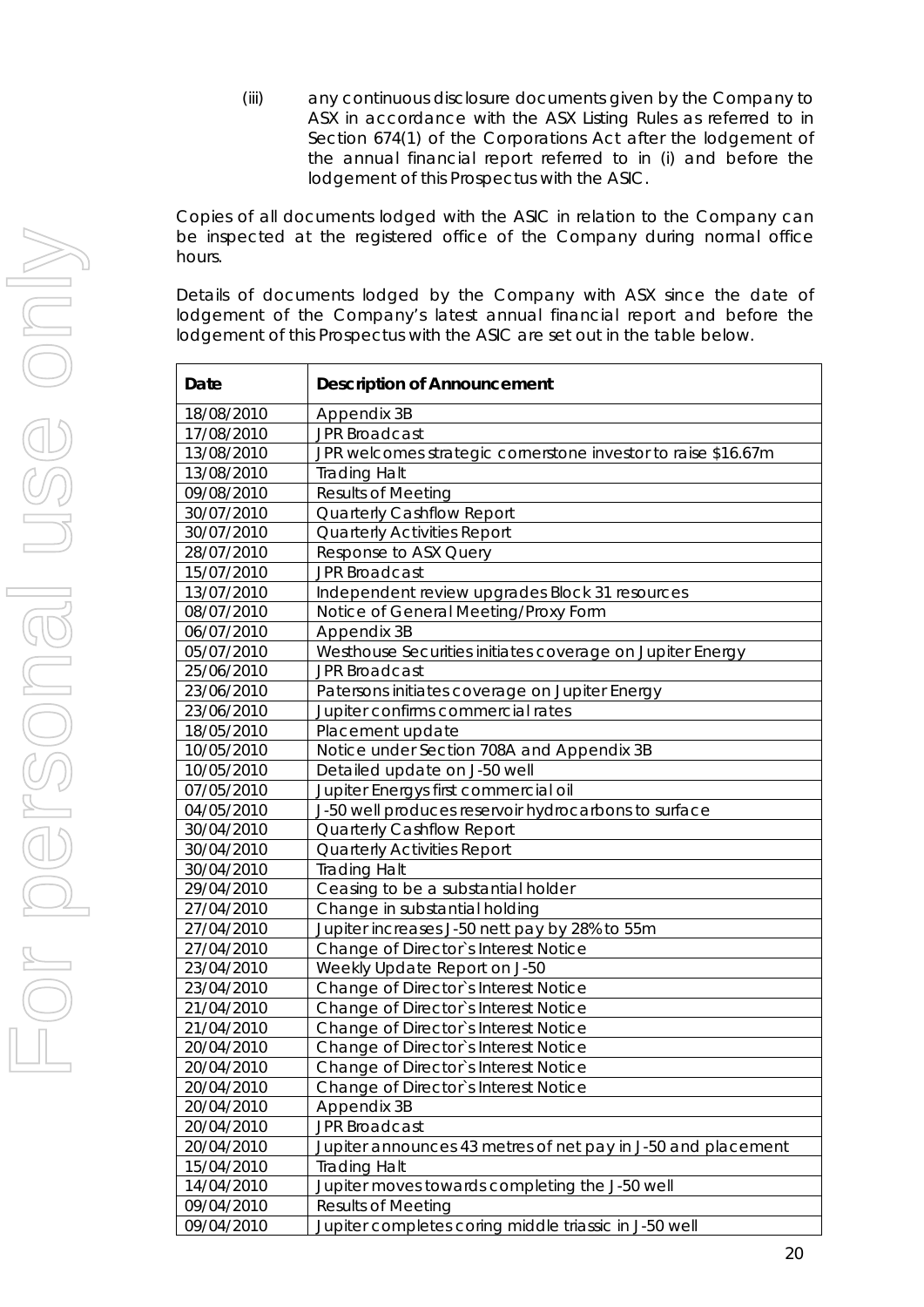| 06/04/2010 | <b>Drilling Update</b>                                   |
|------------|----------------------------------------------------------|
| 01/04/2010 | <b>Drilling Update</b>                                   |
| 29/03/2010 | Corporate Presentation                                   |
| 29/03/2010 | JPR continues to core and drill middle triassic resevoir |
| 26/03/2010 | Jupiter cores Middle Triassic reservoir in J-50          |
| 25/03/2010 | <b>JPR Broadcast</b>                                     |
| 24/03/2010 | Visor Capital initiates coverage on Jupiter              |
| 23/03/2010 | Pursuit Capital initiates coverage on Jupiter            |
| 23/03/2010 | J-50 WELL CONFIRMS OIL DISCOVERY                         |
| 18/03/2010 | <b>Trading Halt</b>                                      |
| 17/03/2010 | <b>Drilling Update</b>                                   |
| 16/03/2010 | <b>Half Yearly Accounts</b>                              |
| 16/03/2010 | <b>Drilling Update</b>                                   |
| 15/03/2010 | J-50 nears target                                        |
| 12/03/2010 | Interim Results of Logs run from 1200m to 2778m          |
| 12/03/2010 | Weekly Drilling Update                                   |
| 09/03/2010 | Notice of General Meeting/Proxy Form                     |
| 08/03/2010 | J-50 well confirms presence of hydrocarbons              |
| 05/03/2010 | Weekly Drilling Update                                   |
| 26/02/2010 | Weekly Drilling Update                                   |
| 25/02/2010 | Appendix 3B and 708A Notice                              |
| 19/02/2010 | Weekly Drilling Update                                   |
| 12/02/2010 | Weekly Drilling Update                                   |
| 11/02/2010 | <b>JPR Broadcast</b>                                     |
| 11/02/2010 | Jupiter raises funds from UK Institutions                |
| 09/02/2010 | <b>Trading Halt</b>                                      |
| 05/02/2010 | Weekly Drilling Update                                   |
| 01/02/2010 | Quarterly Cashflow Report                                |
| 01/02/2010 | <b>Quarterly Activities Report</b>                       |
| 29/01/2010 | Weekly Drilling Update                                   |
| 22/01/2010 | Weekly Drilling Update                                   |
| 19/01/2010 | Independent review of permit confirms prospectivity      |
| 15/01/2010 | Weekly Drilling Update                                   |
| 08/01/2010 | Initial Director's Interest Notice                       |
| 08/01/2010 | <b>Weekly Drilling Update</b>                            |
| 31/12/2009 | SV Akkar Spuds                                           |
| 23/12/2009 | Appointment of Managing Director                         |
| 22/12/2009 | Change of Director's Interest Notice x 3                 |
| 22/12/2009 | Appendix 3B                                              |
| 11/12/2009 | SV Akkar well to spud on 22 December 2009                |
| 25/11/2009 | <b>Results of Meeting</b>                                |
| 24/11/2009 | <b>JPR Broadcast</b>                                     |
| 23/11/2009 | Potential reserves upgrade and corporate presentation    |
| 16/11/2009 | NWZ 2 workover successful                                |
| 13/11/2009 | <b>Trading Halt</b>                                      |
| 02/11/2009 | Weekly update on NWZ 2 well workover                     |
| 28/10/2009 | Letter to shareholders re Annual Report 2009             |
| 28/10/2009 | <b>Quarterly Cashflow Report</b>                         |
| 28/10/2009 | Quarterly Activities Report                              |
| 26/10/2009 | Notice of Annual General Meeting                         |
| 26/10/2009 | Weekly update on NWZ 2 well workover                     |
| 19/10/2009 | Change in substantial holding                            |
| 19/10/2009 | Positive progress on NWZ 2 well workover                 |
| 12/10/2009 | Jupiter commences NWZ 2 well re entry                    |
| 09/10/2009 | Allotment of Shortfall Shares                            |
| 07/10/2009 | Change in substantial holding                            |

ASX maintains files containing publicly available information for all listed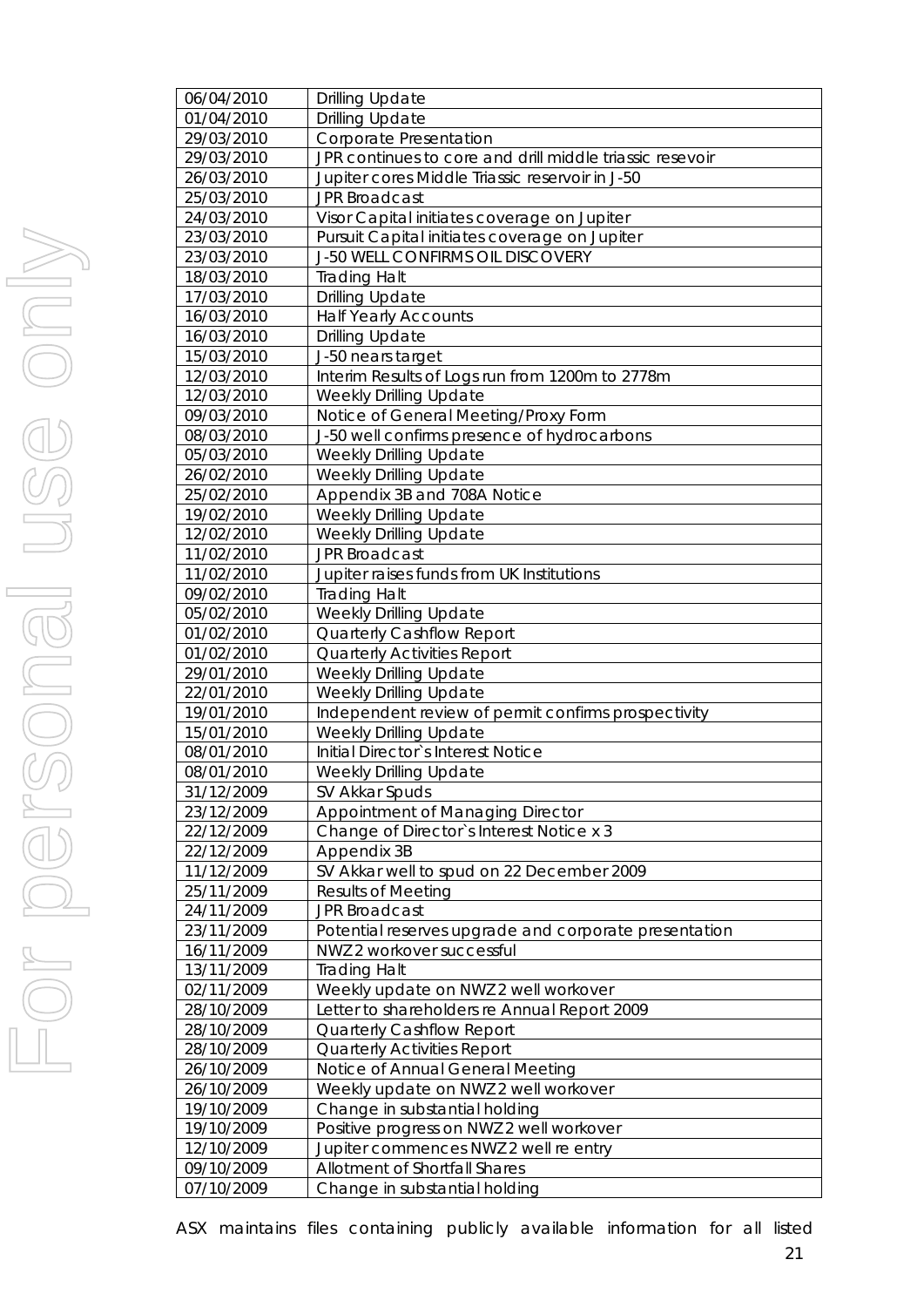companies. The Company's file is available for inspection at ASX during normal office hours.

## **8.2 Material contracts**

The Company has entered into certain material contracts in relation to the capital raisings recently announced by the Company. Details of these agreements are contained in Sections 8.3 to 8.6.

## **8.3 Pursuit Capital Agreement**

As was announced to ASX on 13 August 2010, the Company's recent capital raisings have been arranged by Pursuit Capital Pty Limited (**Pursuit**). Following is a summary of the material terms and conditions of the Mandate Agreement entered into between the Company and Pursuit signed on 12 August 2010.

The Company engaged Pursuit to assist in identifying a suitable investor or investors that would ensure that the Company had sufficient funds to drill their 2010 and 2011 commitment wells on Block 31. On the Company reaching agreement with an investor or investors, Pursuit would receive:

- (a) a commission of 1.25% (plus applicable GST) of the total amount raised through the investor or investors - to be paid in cash; and
- (b) a commission of 1.25% of the total amount raised through the investor or investors - to be paid in Shares at a deemed issue price of 2.7 cents. The Shares are to be issued subject to Shareholder approval and will be escrowed for a period of 6 months from the date of issue.

The cash component of the commission and all applicable GST and disbursements, will be due and payable within seven (7) days of the completion of each stage of the investment being made. The Shares will be issued at completion of entire fund raising.

Pursuit is entitled to a cash payment of \$208,405 (plus GST) and the issue of 7,718,695 Shares, subject to shareholder approval. The Company will be seeking Shareholder approval for the issue of the Shares in September 2010. Should the Shares not be issued on or before 31 October 2010, Pursuit will be paid the equivalent cash amount of \$208,405 (plus GST).

## **8.4 Converting Loan Agreement – Waterford Petroleum Limited**

As was announced to ASX on 13 August 2010, the Company has entered into a converting loan agreement with Waterford.

Under the converting loan agreement:

- (a) Waterford has agreed to advance the Company \$2,664,969 (**Advance**);
- (b) the Advance is repayable on 30 November 2010 (**Termination Date**);
- (c) subject to Shareholder approval, the Advance will convert into Shares at 2.7 cents per Share, being 98,702,573 Shares, in full satisfaction of repayment of the Advance (**Conversion**);
- (d) the Advance will accrue interest at 10% per annum from drawdown until repayment. Waterford has agreed to waive the right to receive any interest if Shareholders approve the Conversion;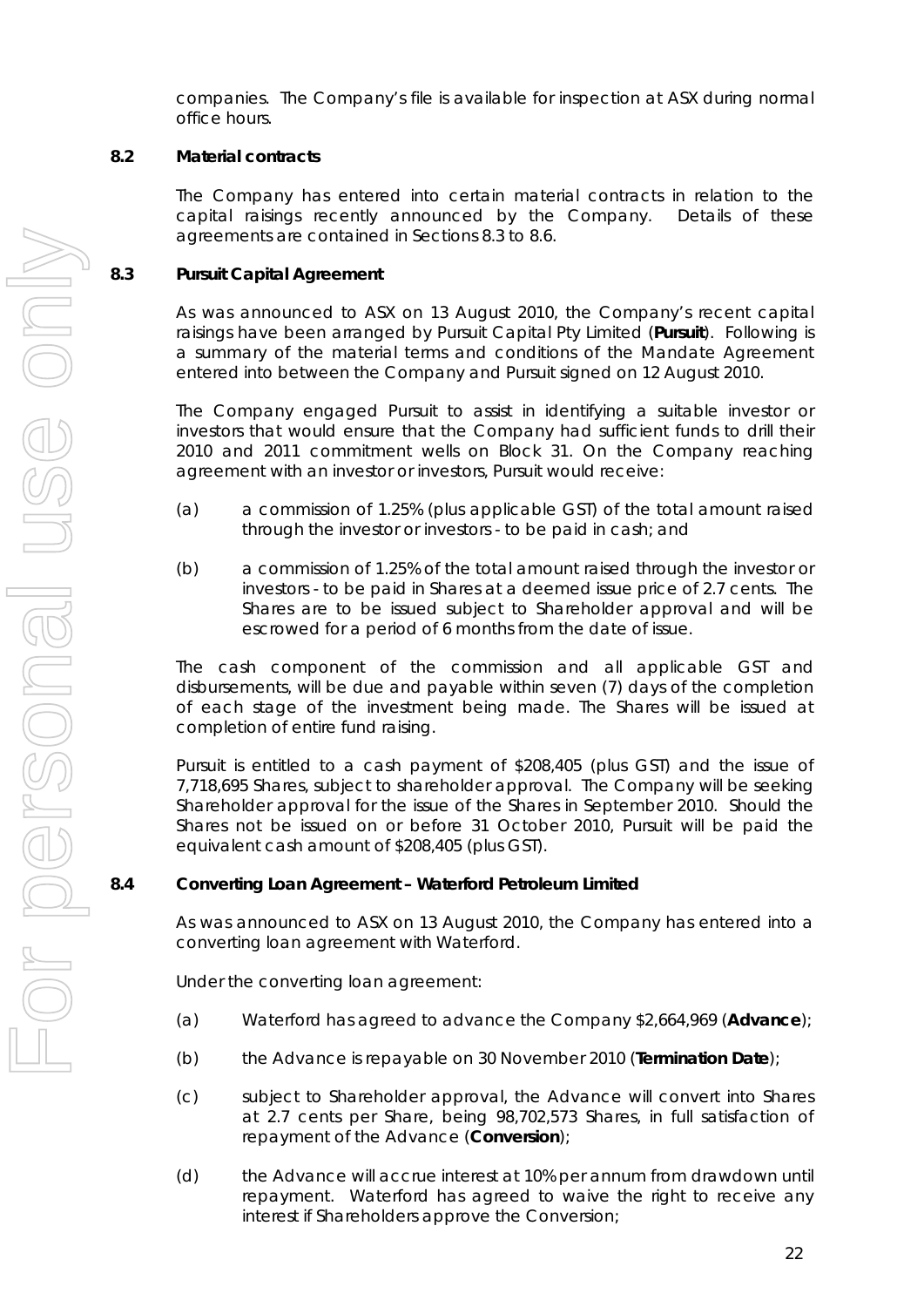(e) an establishment fee of \$1,000,000 is payable by the Company to Waterford on the Termination Date. Waterford has agreed to waive its rights to receive the establishment fee is Shareholders approve the Conversion.

The Company has drawn down the entire amount of the Advance. The Company will be seeking Shareholder approval for Conversion in September 2010.

## **8.5 Converting Loan Agreement – Soyuzneftegas Limited**

As was announced to ASX on 13 August 2010, the Company has entered into a converting loan agreement with Soyuzneftegas Limited (**Soyuzneftegas**).

Under the converting loan agreement:

- (a) Soyuzneftegas has agreed to advance the Company \$1,245,838 (**Advance**);
- (b) the Advance is repayable on 30 November 2010 (**Termination Date**);
- (c) subject to Shareholder approval, the Advance will convert into Shares at 2.7 cents per Share, being 46,142,146 Shares, in full satisfaction of repayment of the Advance (**Conversion**);
- (d) the Advance will accrue interest at 10% per annum from drawdown until repayment. Soyuzneftegas has agreed to waive the right to receive any interest if Shareholders approve the Conversion;
- (e) an establishment fee of \$1,000,000 is payable by the Company to Soyuzneftegas on the Termination Date. Soyuzneftegas has agreed to waive its rights to receive the establishment fee is Shareholders approve the Conversion.

The Company has drawn down the entire amount of the Advance. The Company will be seeking Shareholder approval for Conversion in September 2010.

## **8.6 Underwriting Agreement**

On 12 August 2010, the Company and the Underwriter entered the Underwriting Agreement pursuant to which the Underwriter has agreed to underwrite the total amount of the Offer, being the Underwritten Amount.

Under the Underwriting Agreement, the Company has agreed to pay the Underwriter an underwriting fee of 2% (excluding GST) of the value of the Underwritten Amount. The Company has also agreed to pay the Underwriter a placement fee of 4% (excluding GST) of the value of the Shares for which the Underwriter subscribes in accordance with the Underwriting Agreement. The Underwriter is also entitled to be reimbursed for its reasonable expenses.

The obligation of the Underwriter to underwrite the Offer is subject to certain standard events of termination which are set out in Annexure A (**Termination Events**). The Underwriter may terminate its obligations under the Underwriting Agreement is a Termination Event occurs.

The Underwriting Agreement is otherwise subject to standard terms and conditions which are customary for an agreement of its nature.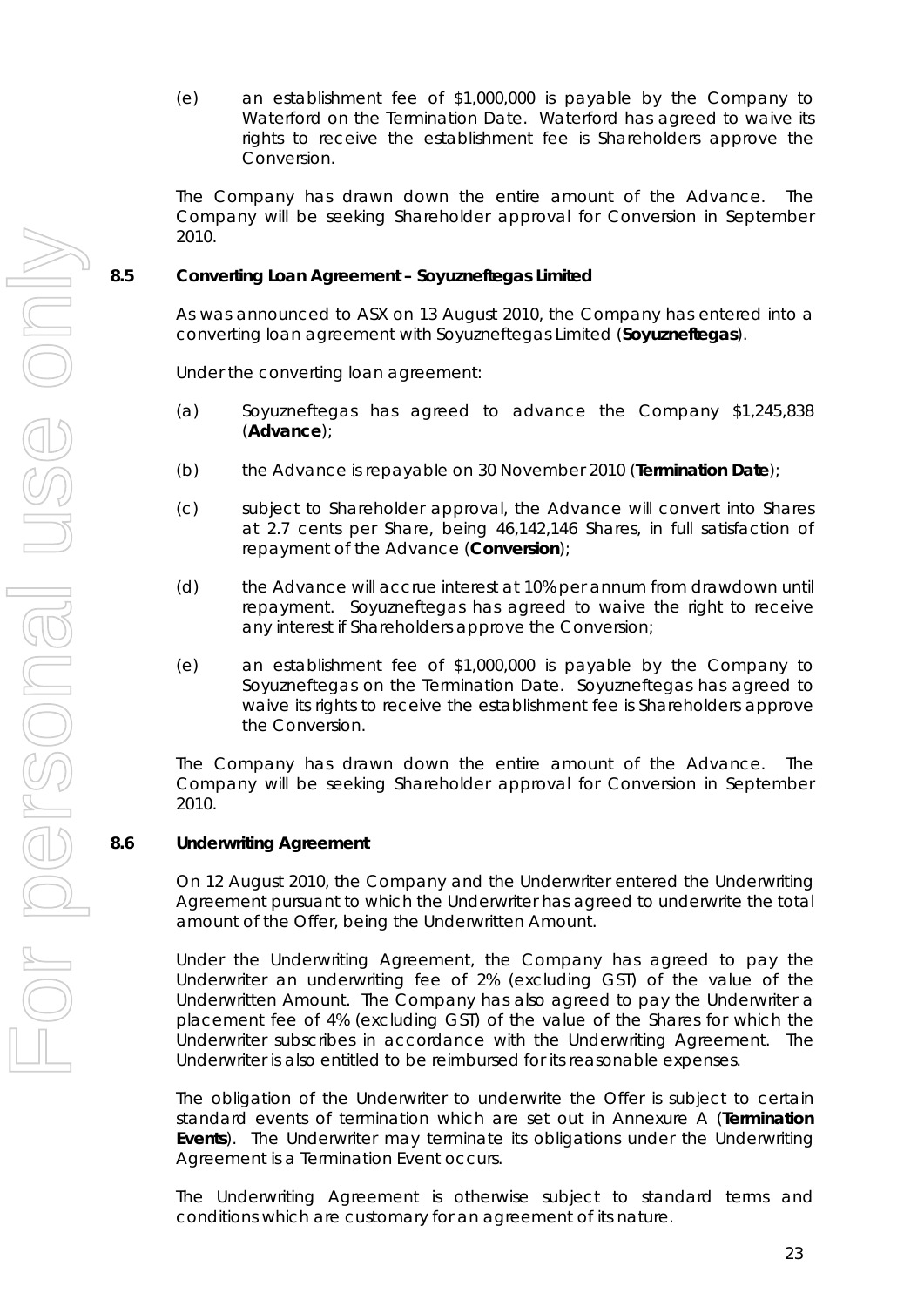## **8.7 Current and Potential Voting Power of the Underwriter**

The Underwriter currently has a relevant interest in Shares, representing 13.04% of the voting power in the Company. Pursuant to the terms of the Underwriting Agreement, the Underwriter has agreed to fully underwrite the Offer.

The potential effect that the issue of Shares under the Offer, together with Shares to be issued in connection with the other recently announced capital raisings conducted by the Company, will have on the control of the Company is set out below.

The Company has entered into the funding agreements referred to in Sections 8.3 to 8.5 that will result in the issue of Shares pursuant to converting loans, subject to shareholder approval at a meeting to be held in September 2010. Details of the number of Shares that will be on issue following completion of these Share issues (the **Conversion Shares**) and the Offer are set out in Section 5.4. 98,702,573 of these Conversion Shares will be issued to the Underwriter before the allotment of Shares under this Prospectus.

To comply with the requirement to fully disclose the Underwriter's potential voting power in the Company, the table below sets out various scenarios to indicate the effect on the Company's shareholding depending on the Shortfall (if any).

The potential maximum increase in the voting power of the Underwriter is set out below and will only occur if no Shareholders take up their Entitlement under the Offer and all of the Shortfall Shares are issued to the Underwriter. The Underwriter and its associates will not take up their full Entitlement as Shareholders under the Offer. The Underwriter will only be issued with the Shortfall in accordance with the Underwriting Agreement. In the table below, it is assumed that no Options are exercised prior to the Record Date.

| Event/Date                                                                                                                 | Number of Shares held by<br>Underwriter and its associates | <b>Voting Power of</b><br><b>Underwriter</b> |  |
|----------------------------------------------------------------------------------------------------------------------------|------------------------------------------------------------|----------------------------------------------|--|
| Date of Prospectus                                                                                                         | 132,933,059                                                | 13.04%                                       |  |
| After issue of Conversion Shares<br>but before the issue of Shares<br>under the Offer                                      | 231,635,632                                                | 19.90%                                       |  |
| After issue of Conversion Shares<br>and all Shares under the Offer<br>assuming 25% Shortfall<br>the<br>to t<br>Underwriter | 316,565,086                                                | 21.05%                                       |  |
| After issue of Conversion Shares<br>and all Shares under the Offer<br>assuming 50% Shortfall to<br>the<br>Underwriter      | 401,494,538                                                | 26.70%                                       |  |
| After issue of Conversion Shares<br>and all Shares under the Offer<br>assuming 75% Shortfall to<br>the<br>Underwriter      | 486,423,994                                                | 32.35%                                       |  |
| After issue of Conversion Shares<br>and no Shares under the Offer<br>assuming maximum Shortfall to the<br>Underwriter      | 571,353,448                                                | 38.0%                                        |  |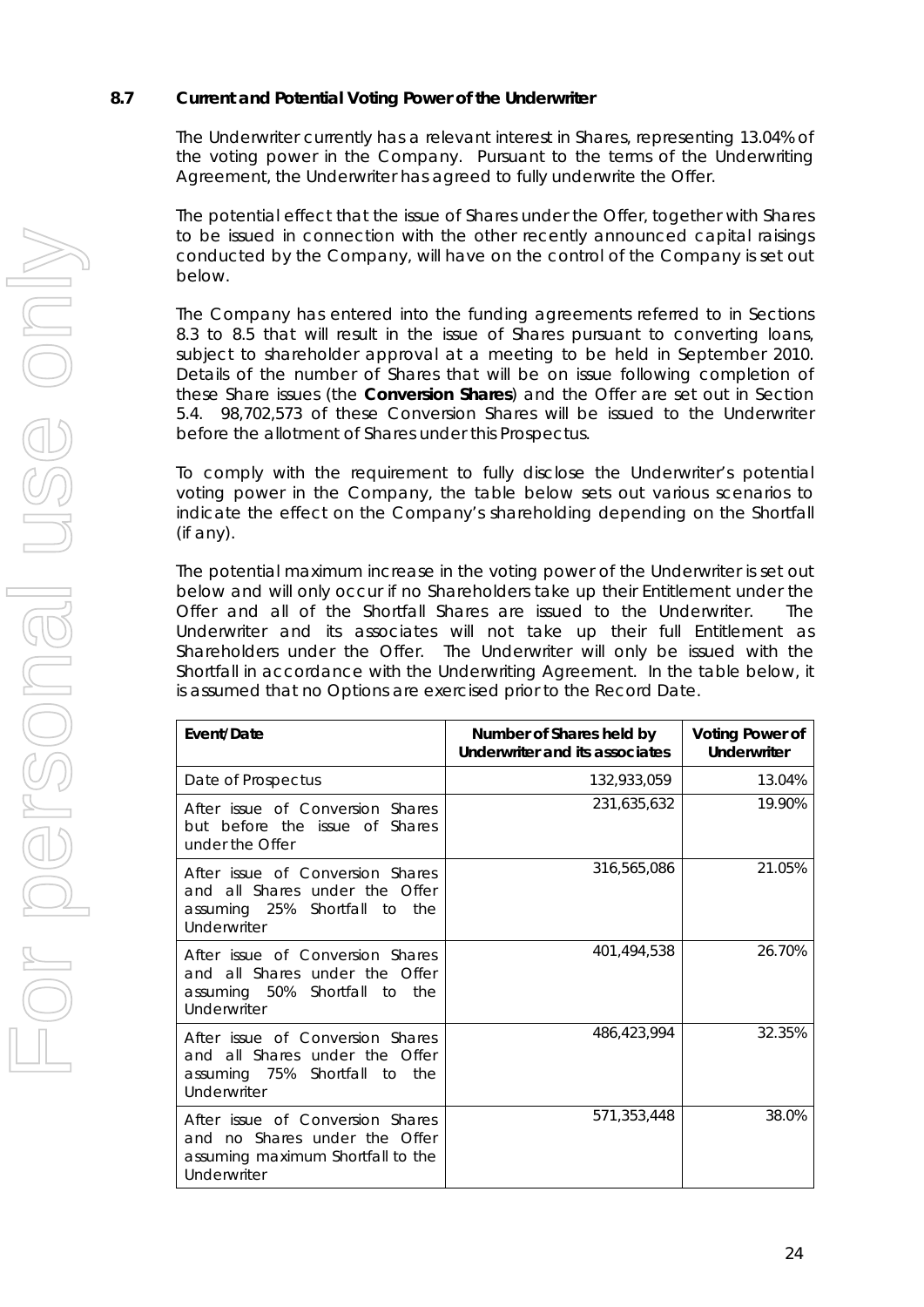#### **8.8 Intentions of the Underwriter**

The Underwriter has indicated that its intentions mentioned in this Section are based on the facts and information regarding the Company and the general business environment which are known to it as at the date of this Prospectus. Any future decisions will, of course, be reached by the Underwriter based on all material information and circumstances at the relevant time. Accordingly, if circumstances change or new information becomes available in the future, the Underwriter's intentions could change.

The Underwriter has informed the Company that on the facts and circumstances presently known to it, it is supportive of the Company's current direction. The Underwriter has indicated that it is presently willing to consider any proposals the Company's Board and management may put forward as to how the Underwriter could support and assist the Company towards its objectives.

The Underwriter has advised the Company that since it is presently supportive of the Company's current direction, the Underwriter does not currently intend to make any major changes to the direction and objectives of the Company, and that other than as disclosed in this Prospectus, the Underwriter:

- (a) does not currently intend to make any significant changes to the existing businesses of the Company;
- (b) does not currently intend to inject further capital into the Company other than in underwriting the Offer;
- (c) does not currently intend to become involved in decisions regarding the future employment of the Company's present employees and contemplates that they will continue in the ordinary course of business;
- (d) does not currently intend for any property be transferred between the Company and the Underwriter or any person associated with the Underwriter;
- (e) does not currently intend to redeploy the fixed assets of the Company; and
- (f) does not currently intend to change the Company's existing financial or dividend policies.

The requirements of the Corporations Act and the ASX Listing Rules in relation to conflicts of interest and "related party" transactions will apply in the event that the Underwriter is considered at any time to be a related party of the Company.

The Underwriter will make decisions on its course of action in light of material facts and circumstances at the relevant times and after it receives appropriate legal and financial advice on such matters, where required, including in relation to any requirement for Shareholder approvals.

The statements reflect current intentions only as at the date hereof which may change as new information becomes available or circumstances change or with the passage of time.

As was announced to ASX on 13 August 2010, the Company will invite the Underwriter to nominate two directors to join the Company's Board. The Company does not presently have any details regarding any persons who may be put forward by the Underwriter.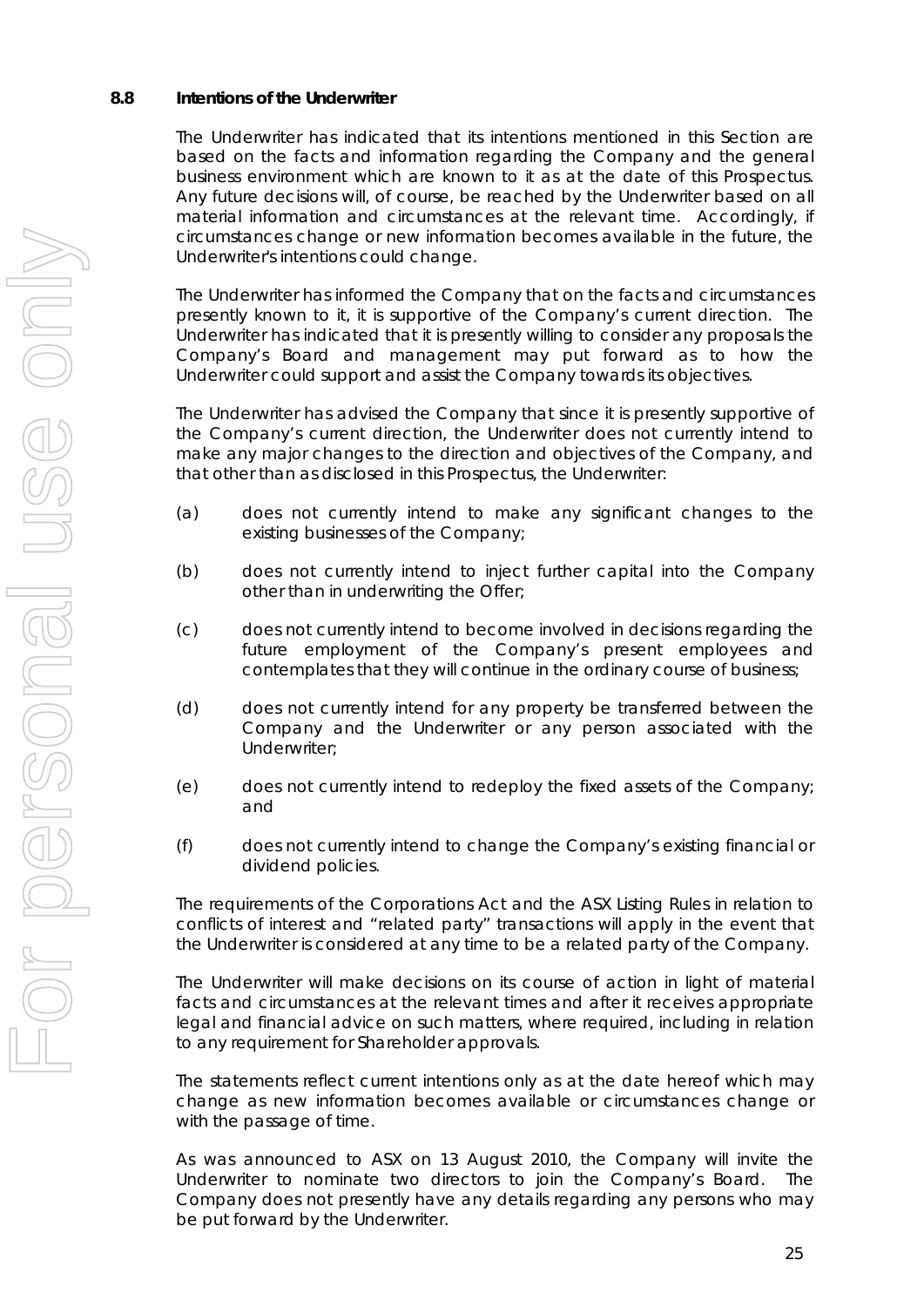As was also announced on 13 August 2010, the Company and the Underwriter have recognised the importance for the Company to have increased exposure to the European investment community, to ensure the Company has ongoing access to capital. The Company will in due course explore opportunities to dual list the Company's securities on either the official list or AIM market of the London Stock Exchange.

## **8.9 Directors' Interests**

Other than as set out below or elsewhere in this Prospectus, no Director nor any firm in which such a Director is a partner, has or had within 2 years before the lodgement of this Prospectus with the ASIC, any interest in:

- (a) the formation or promotion of the Company;
- (b) property acquired or proposed to be acquired by the Company in connection with its formation, promotion or the Offer; or
- (c) the Offer,

and no amounts have been paid or agreed to be paid (in cash or Shares or otherwise) to any Director or to any firm in which any such Director is a partner or director, either to induce him to become, or to qualify him as, a Director or otherwise for services rendered by him or by the firm in connection with the formation or promotion of the Company or the Offer.

Directors' relevant interests in securities of the Company at the date of this Prospectus are:

| <b>Name</b>          | <b>Shares</b> | <b>Options</b>         | Performance<br>Rights <sup>3</sup> | Entitlement | Full<br>Entitlement<br>$Cost($ \$) |
|----------------------|---------------|------------------------|------------------------------------|-------------|------------------------------------|
| <b>Geoff Gander</b>  | 28,700,000    |                        | 15,000,000                         | 9,566,667   | 258,300                            |
| Erkin<br>Svanbayev   | 11,000,000    | 5,000,0001             | 15,000,000                         | 3,666,667   | 99,000                             |
| David Thorpe         | 5,300,000     |                        | 15,000,000                         | 1,766,667   | 47,700                             |
| <b>Andrew Childs</b> | 13,000,000    | 5,000,000 <sup>2</sup> | 0                                  | 4,333,333   | 117,000                            |

1 3,000,000 Options are exerciseable at 10 cents each on or before 31 December 2012 and 2,000,000 options exerciseable at 15 cents each on or before 31 December 2012

2 3,000,000 Options are exerciseable at 10 cents each on or before 31 December 2012 and 2,000,000 options exerciseable at 15 cents each on or before 31 December 2012.

<sup>3</sup> See Section 5.4 for detailed breakdown of the Performance Rights and their vesting conditions.

The Constitution of the Company provides that the non-executive Directors may be paid for their services as Directors, a sum not exceeding such fixed sum per annum as may be determined by the Company in general meeting, to be divided among the Directors and in default of agreement then in equal shares.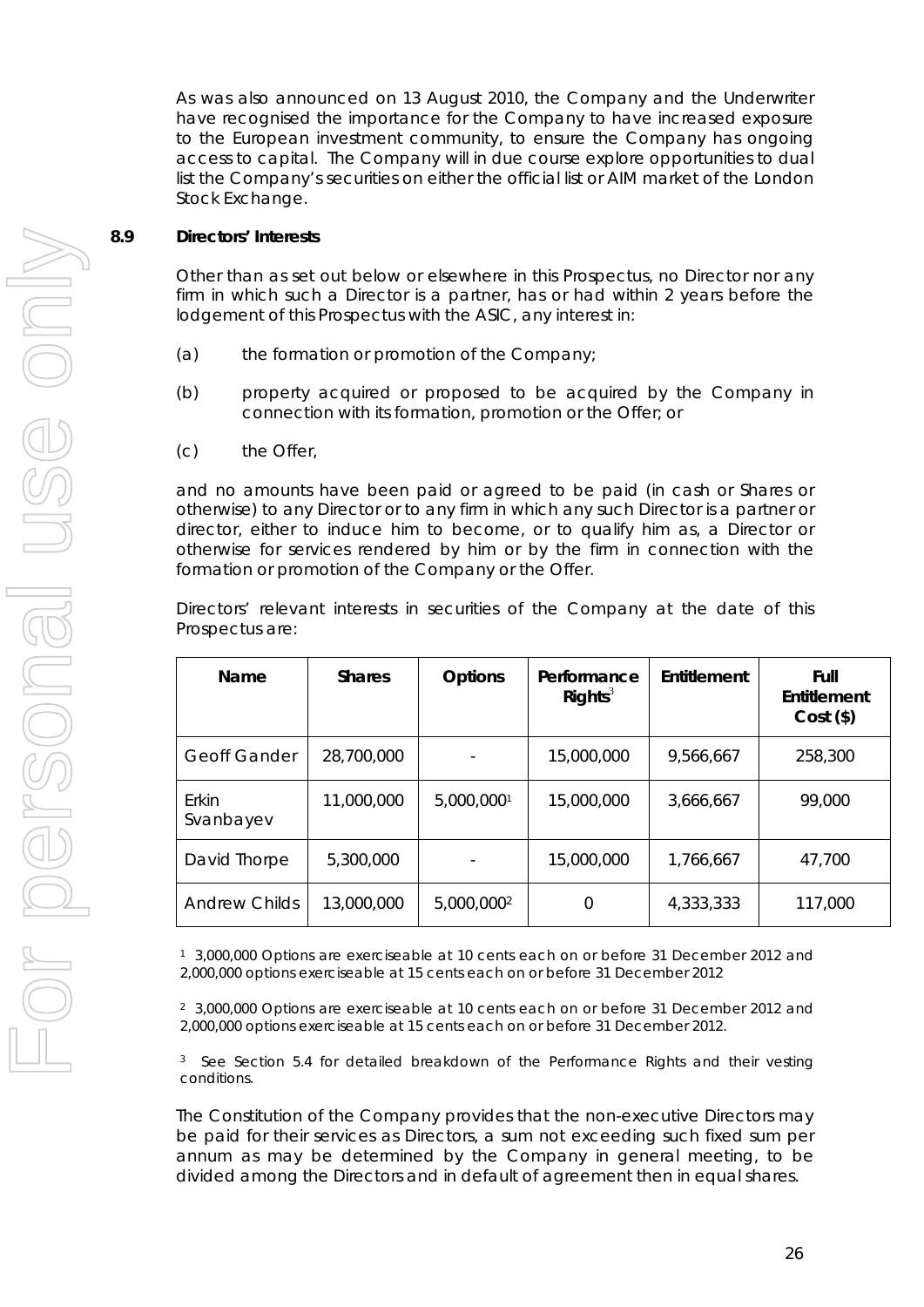The Company paid to the Directors and former directors of the Company a total of \$444,731 for the year ended 30 June 2009 and \$1,012,545 for the year ended 30 June 2010. For the period from 1 July 2010 to the date of this Prospectus \$94,320 has been paid or is payable by the Company by way of approved remuneration for services provided by all Directors or former directors of the Company (executive, non-executive and alternate), companies associated with those Directors or former directors of the Company or their associates in their capacity as Directors or former directors of the Company, employees, consultants or advisers (and including superannuation payments).

Directors, companies associated with the directors or their associates are also reimbursed for all reasonable expenses properly incurred in the course of conducting their duties which include, but are not in any way limited to, out of pocket expenses, travelling expenses, disbursements made on behalf of the Company and other miscellaneous expenses.

## **8.10 Interests of Experts and Advisers**

Other than as set out below or elsewhere in this Prospectus, no expert, underwriter, promoter or any other person named in this Prospectus as performing a function in a professional advisory or other capacity in connection with the preparation or distribution of the Prospectus, nor any firm in which any of those persons is or was a partner, nor any company with which any of those persons is or was associated, has or had within 2 years before the lodgement of this Prospectus with the ASIC, any interest in:

- (a) the formation or promotion of the Company; or
- (b) property acquired or proposed to be acquired by the Company in connection with its formation, promotion or the Offer; or
- (c) the Offer,

and no amounts have been paid or agreed to be paid (in cash or Shares or otherwise) to any expert, underwriter, promoter or any other person named in this Prospectus as performing a function in a professional advisory or other capacity in connection with the preparation or distribution of this Prospectus, or to any firm in which any of those persons is or was a partner, or to any company with which any of those persons is or was associated, for services rendered by that person, or by the firm or the company, in connection with the formation or promotion of the Company or the Offer.

Steinepreis Paganin act as solicitors to the Company in respect of this Prospectus. Steinepreis Paganin will be paid approximately \$10,000 (excluding GST) for services in relation to this Prospectus. In the past two years, Steinepreis Paganin has been paid fees totalling \$84,867 (excluding GST) for legal services provided to the Company.

## **8.11 Consents**

Each of the parties referred to in this Section:

- (a) does not make, or purport to make, any statement in this Prospectus other than those referred to in this Section; and
- (b) to the maximum extent permitted by law, expressly disclaim and take no responsibility for any part of this Prospectus other than a reference to its name and a statement included in this Prospectus with the consent of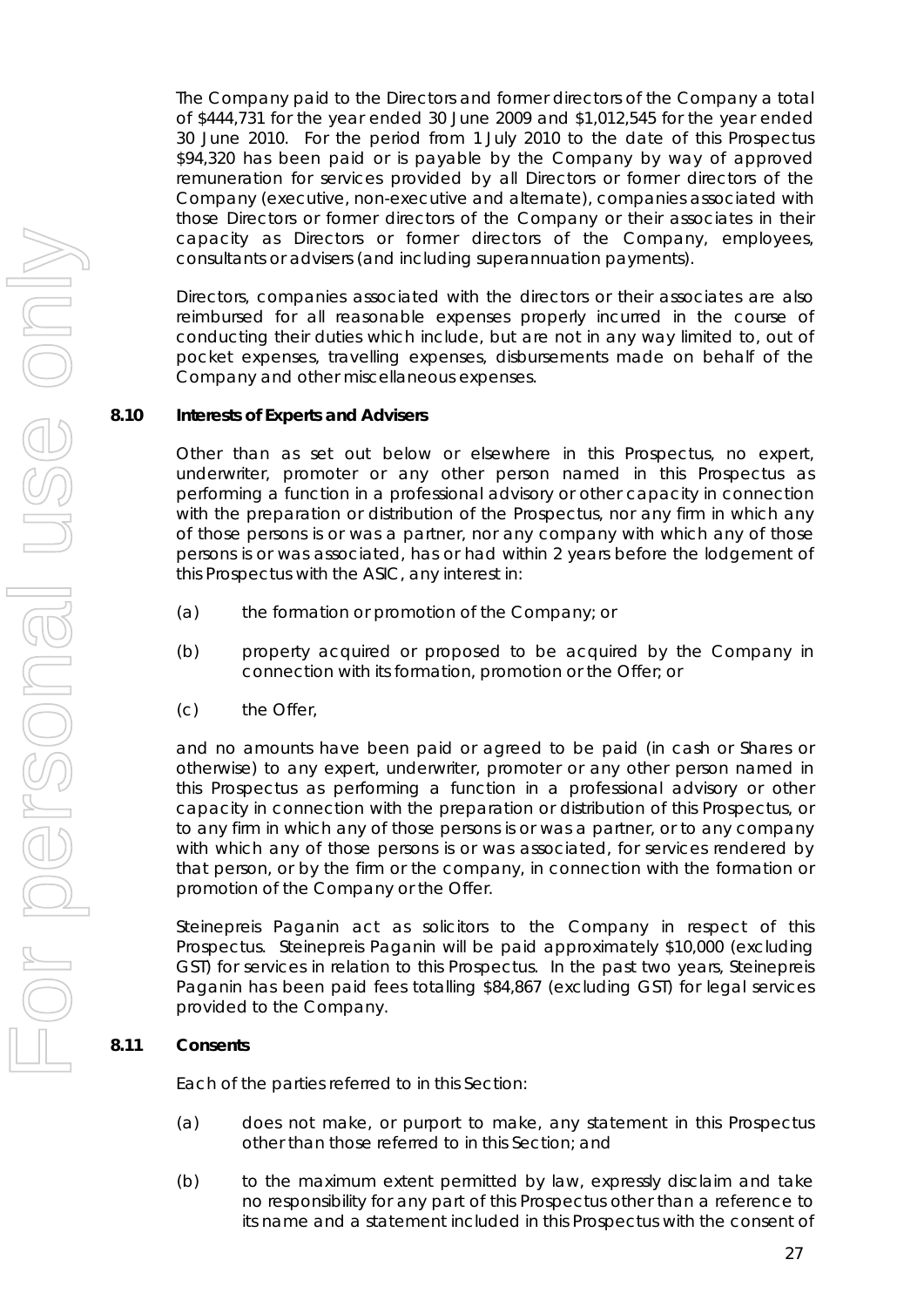that party as specified in this Section.

Steinepreis Paganin has given its written consent to being named as the solicitors to the Company in this Prospectus. Steinepreis Paganin has not withdrawn its consent prior to the lodgement of this Prospectus with the ASIC.

Waterford Petroleum Limited has given its written consent to being named as Underwriter to the Offer in this Prospectus, and to the inclusion of statements in Section 8.8 of this Prospectus regarding its intentions in relation to the Company. Waterford Petroleum Limited has not withdrawn its consent prior to the lodgement of this Prospectus with the ASIC.

## **8.12 Litigation**

As at the date of this Prospectus, the Company is not involved in any legal proceedings and the Directors are not aware of any legal proceedings pending or threatened against the Company.

## **8.13 Expenses of Offer**

The total expenses of the Offer are estimated to be approximately \$344,543 (excluding GST) and are expected to be applied towards the items set out in the table below:

|                             | \$      |
|-----------------------------|---------|
| ASIC fees                   | 2,068   |
| ASX fees                    | 16,874  |
| <b>Underwriting Fees</b>    | 183,447 |
| Arranger Fee                | 114,654 |
| <b>Advisers fees</b>        | 10,000  |
| Share Registry fees         | 10,000  |
| Printing and other expenses | 7,500   |
| Total                       | 344,543 |

Pursuit Capital Pty Ltd (**Pursuit**) has arranged the Company's recent capital raisings and is entitled to the remuneration as set out in Section 8.3. 4,246,444 of the Shares to which Pursuit is entitled (subject to Shareholder approval) relate to Pursuit's arrangement of the Offer.

## **8.14 Market Price of Shares**

The Company is a disclosing entity for the purposes of the Corporations Act and its Shares are enhanced disclosure securities quoted on ASX.

The highest, lowest and last market sale prices of the Shares on ASX during the three months immediately preceding the date of lodgement of this Prospectus with the ASIC and the respective dates of those sales were:

| Highest | 5.1 cents | 10 May 2010    |
|---------|-----------|----------------|
| Lowest  | 3.3 cents | 25 May 2010    |
| Last    | 3.1 cents | 17 August 2010 |

## **8.15 Electronic Prospectus**

Pursuant to Class Order 00/44, the ASIC has exempted compliance with certain provisions of the Corporations Act to allow distribution of an electronic prospectus and electronic application form on the basis of a paper prospectus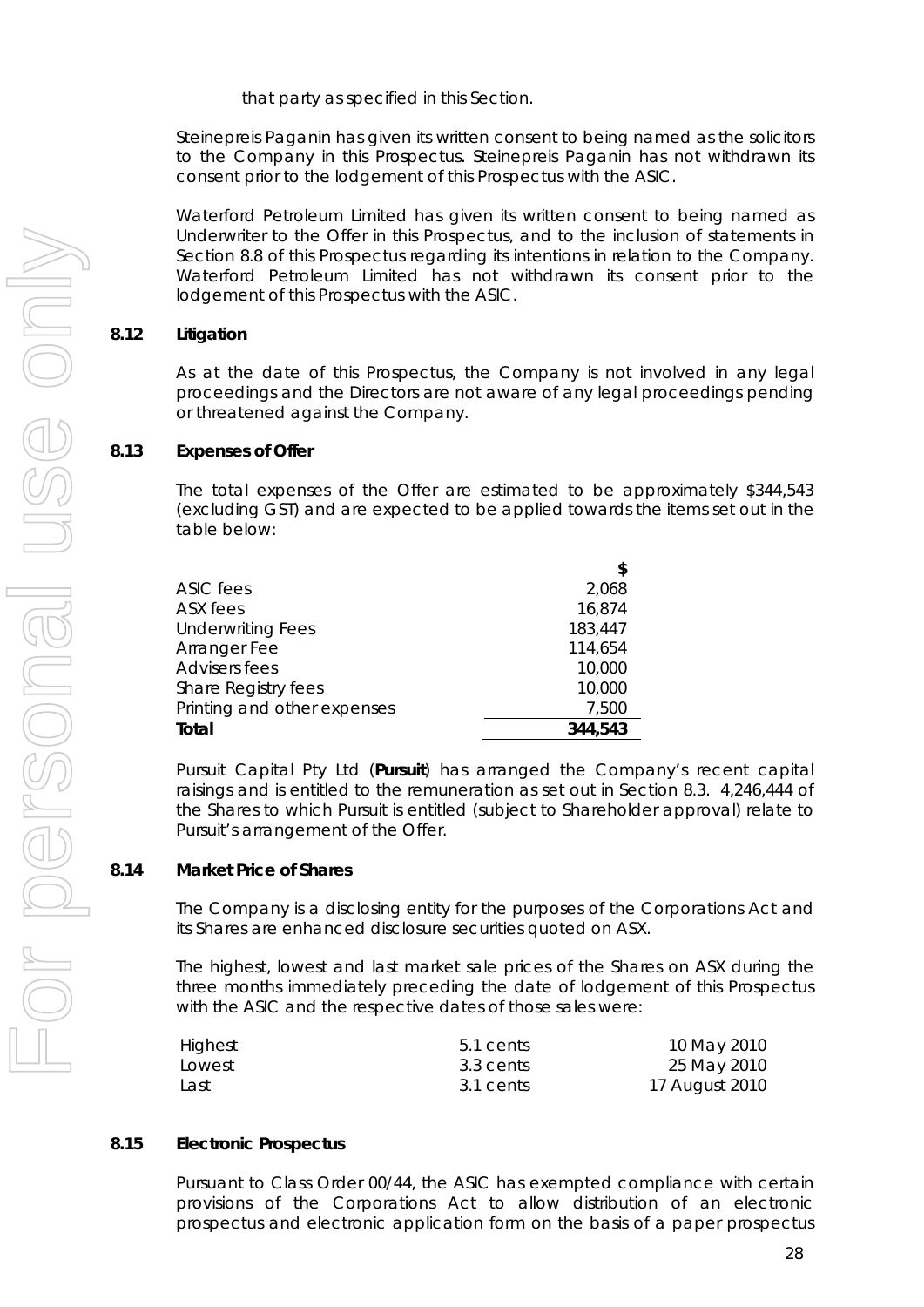lodged with the ASIC, and the publication of notices referring to an electronic prospectus or electronic application form, subject to compliance with certain conditions.

 If you have received this Prospectus as an electronic Prospectus, please ensure that you have received the entire Prospectus accompanied by the Application Forms. If you have not, please phone the Company on +61 8 9322 8222 and the Company will send you, for free, either a hard copy or a further electronic copy of the Prospectus, or both. Alternatively, you may obtain a copy of this Prospectus from the Company's website at www.jupiterenergy.com.au.

The Company reserves the right not to accept an Application Form from a person if it has reason to believe that when that person was given access to the electronic Application Form, it was not provided together with the electronic Prospectus and any relevant supplementary or replacement prospectus or any of those documents were incomplete or altered.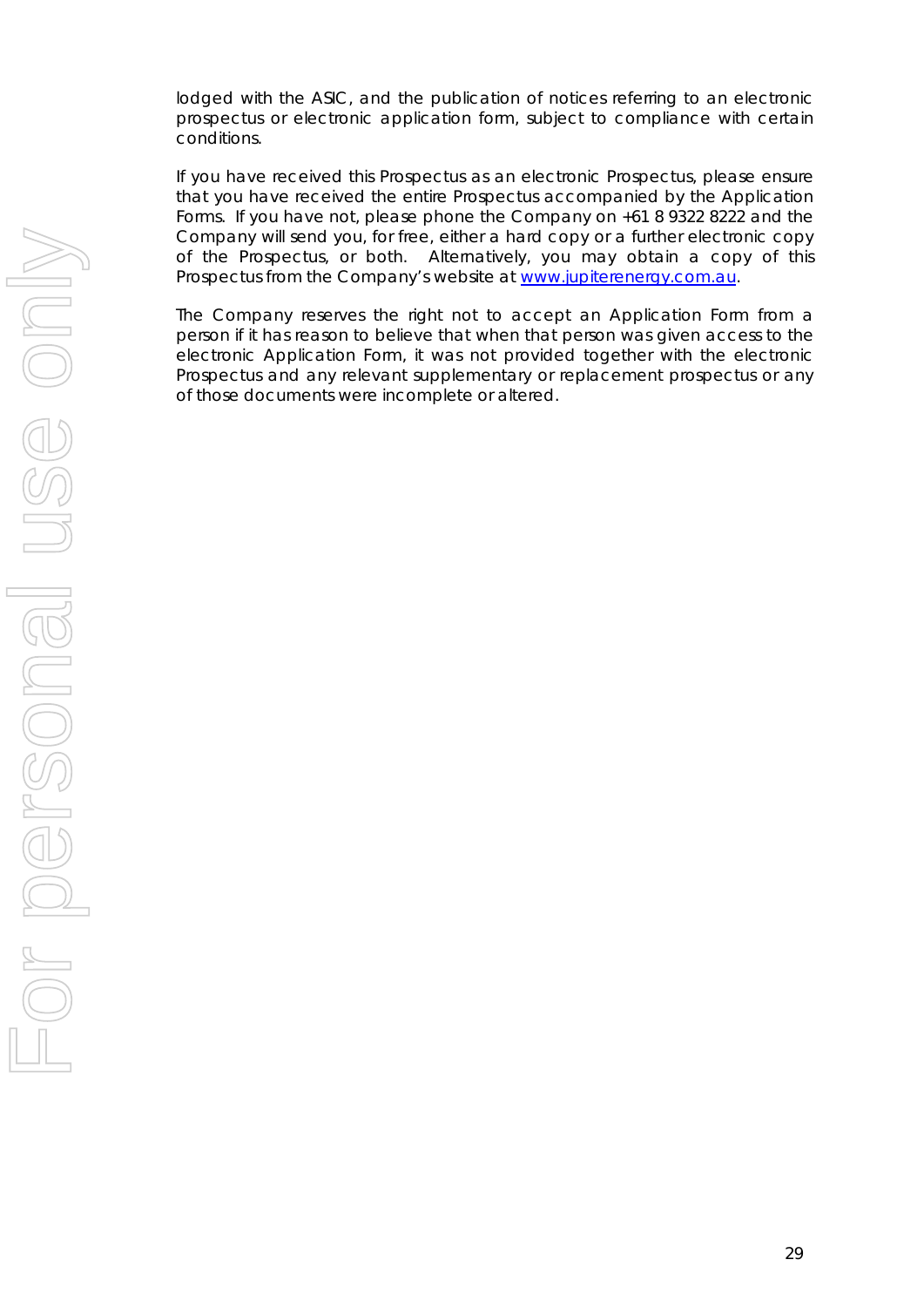## **9. DIRECTOR RS' AUTHOR ISATION**

This Prospectus is issued by the Company and its issue has been authorised by a resolution of the Directors.

In accordance with Section 720 of the Corporations Act, each Director has consented to the lodgement of this Prospectus with the ASIC.

 $\overline{a}$ 

 $\overline{\phantom{a}}$ **GEOFF GA ANDER DIRECTOR JUPITER EN RNERGY LIMI ITED**   $\overline{\phantom{a}}$  $\overline{a}$  . The contract of the contract of the contract of the contract of the contract of the contract of the contract of the contract of the contract of the contract of the contract of the contract of the contract of th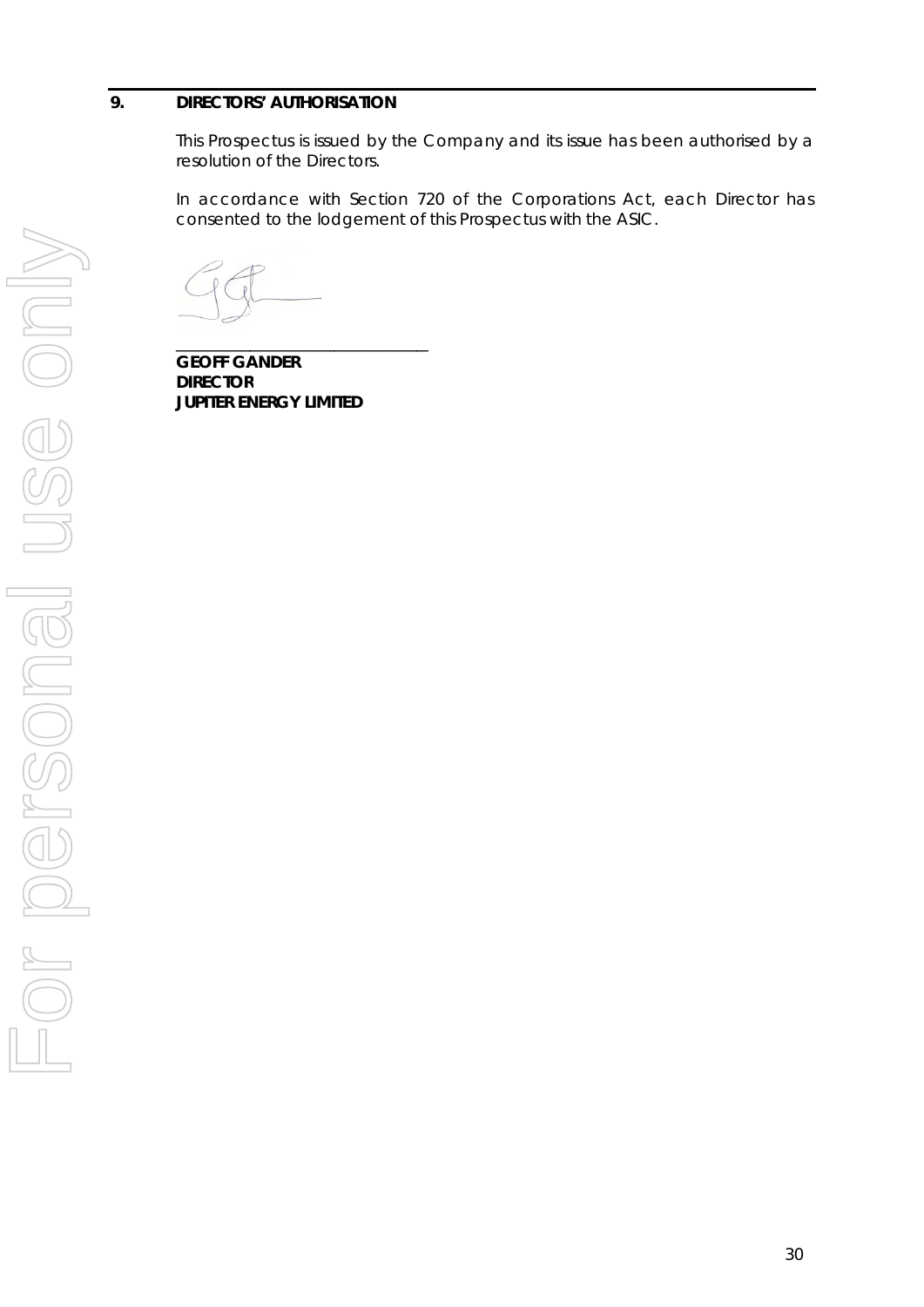#### **10. DEFINITIONS**

**\$** means Australian dollars.

**Applicant** means a Shareholder who applies for Shares pursuant to the Offer.

**Application Form** means an Entitlement and Acceptance Form.

**ASIC** means the Australian Securities and Investments Commission.

**ASX** means ASX Limited (ACN 008 624 691), or the Australian Securities Exchange, as the context requires.

**ASX Settlement Rules** means the settlement rules of the securities clearing house which operates CHESS.

**ASX Listing Rules** means the Listing Rules of ASX.

**Board** means the board of Directors unless the context indicates otherwise.

**Business Day** means Monday to Friday inclusive, except New Year's Day, Good Friday, Easter Monday, Christmas Day, Boxing Day and any other day that ASX declares is not a business day.

**Closing Date** means the date specified in the timetable set out in Section 1 of this Prospectus (unless extended).

**Company** or **Jupiter Energy** means Jupiter Energy Limited (ACN 084 918 481).

**Constitution** means the constitution of the Company as at the date of this Prospectus.

**Corporations Act** means the Corporations Act 2001 (Cth).

**Directors** means the directors of the Company as at the date of this Prospectus.

**Entitlement** means the entitlement of a Shareholder who is eligible to participate in the Offer.

**Entitlement and Acceptance Form** means the entitlement and acceptance form either attached to or accompanying this Prospectus.

**Offer** means the non-renounceable entitlement issue of 1 Share for every 3 Shares held by Shareholders on the Record Date at an issue price of 2.7 cents per Share to raise up to approximately \$9,172,381.

**Official Quotation** means official quotation on ASX.

**Option** means an option to acquire a Share.

**Optionholder** means a holder of an Option.

**Prospectus** means this prospectus.

**Record Date** means the date specified in the timetable set out in Section 1 of this Prospectus.

**Share** means a fully paid ordinary share in the capital of the Company.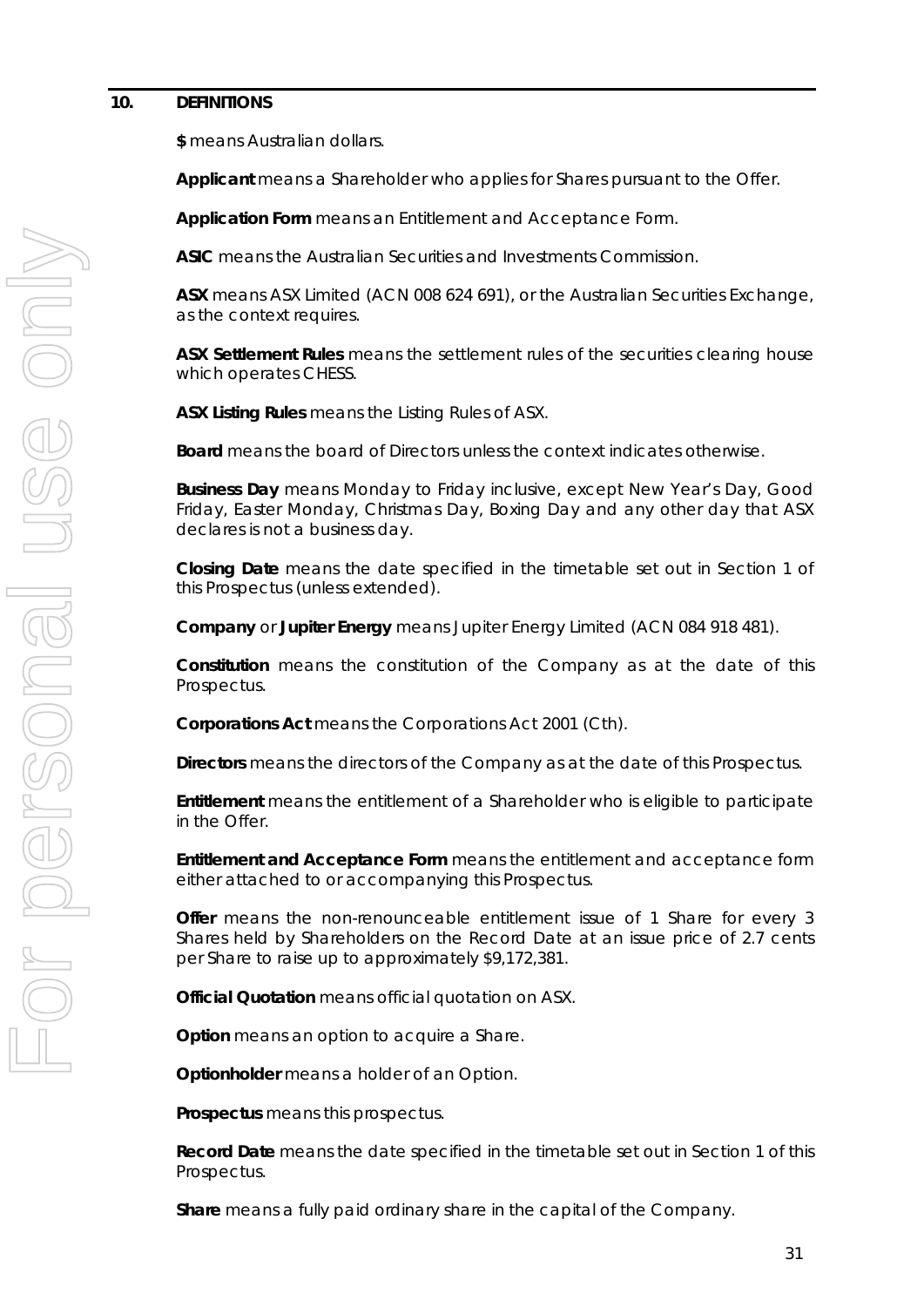**Shareholder** means a holder of a Share.

**Shortfall** means the Shares not applied for under this Prospectus (if any).

**Shortfall Share** means those Shares issued pursuant to the Shortfall.

**Underwriter** or **Waterford** means Waterford Petroleum Limited.

**Underwriting Agreement** means the underwriting agreement entered into between the Company and the Underwriter dated 12 August 2010 and summarised in Section 8.6 of this Prospectus.

**Underwritten Amount** means \$9,172,381.

**WST** means Western Standard Time as observed in Perth, Western Australia.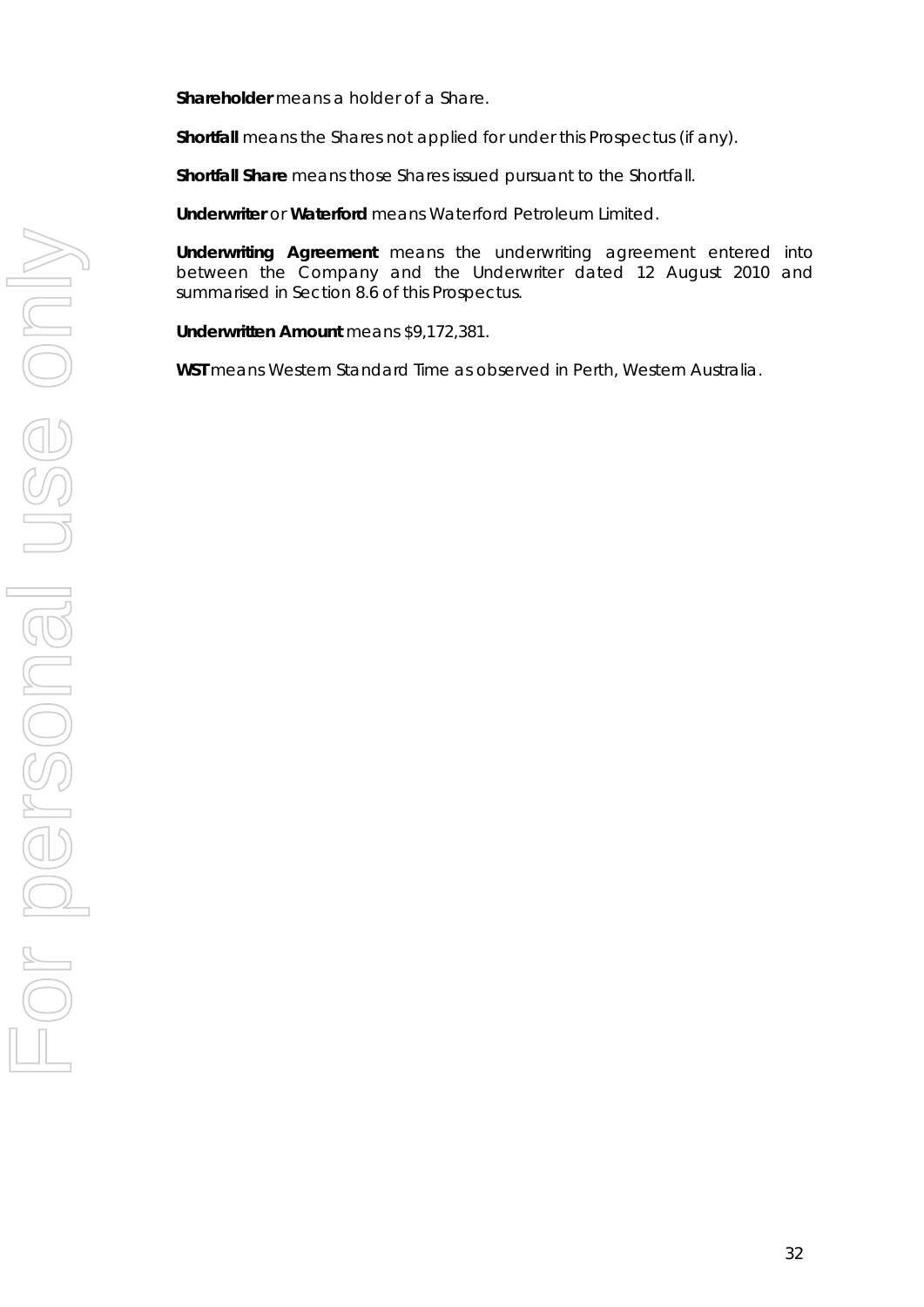## **ANNEXURE A – TERMINATION EVENTS**

The Underwriter may terminate its obligations under the Underwriting Agreement if:

- (a) (**announcement and application for quotation**): the Company does not make an announcement of the Offer or lodge a completed Appendix 3B with ASX by the Lodgement Date;
- (b) (**lodgement of Prospectus**): the Company does not lodge the Prospectus by the Lodgement Date;
- (c) (**Prospectus**): any of the following occurs in relation to the Prospectus:
	- (i) the Underwriter reasonably forms the view that there is a material omission, it contains a material statement which is misleading or deceptive, or a material statement has become misleading or deceptive;
	- (ii) ASIC gives notice of intention to hold a hearing under section 739(2) of the Corporations Act or makes an interim order under section 739(3) of the Corporations Act; or
	- (iii) any person other than the Underwriter who consented to being named in the Prospectus withdraws that consent;
- (d) (**Supplementary Prospectus**): the Underwriter reasonably forms the view that a supplementary or replacement document (as appropriate) must be lodged with ASIC under section 719 or section 724 of the Corporations Act and the Company does not lodge a supplementary or replacement document (as the case may be) in the form and content and within the time reasonably required by the Underwriter;
- (e) (**No Official Quotation**): Official Quotation has not been granted by the Shortfall Notice Deadline Date or, having been granted, is subsequently withdrawn, withheld or qualified; or
	- (Restriction on allotment): the Company is prevented from allotting the Offer Shares within the time required by the Underwriting Agreement, the Corporations Act, the Listing Rules, any statute, regulation or order of a court of competent jurisdiction by ASIC, ASX or any court of competent jurisdiction or any governmental or semi-governmental agency or authority; or
- (g) (**ASIC or other prosecution**): ASIC gives notice of any deficiency in the Offer or related documents or ASIC gives notice of an intention to hold a hearing, examination or investigation, or it requires information to be disclosed in connection with the Offer or the Company; or
- (h) (**Takeovers Panel**): the Takeovers Panel makes a declaration that circumstances in relation to the affairs of the Company are unacceptable circumstances under Pt 6.10 of the Corporations Act, or an application for such a declaration is made to the Takeovers Panel; or
- (i) (**Hostilities**): there is an outbreak of hostilities or a material escalation of hostilities (whether or not war has been declared) after the date of the Underwriting Agreement involving one or more of Australia, New Zealand, Indonesia, Japan, Russia, the United Kingdom, the United States of America, India, Pakistan, or the Peoples Republic of China, Israel, Khazakstan or any member of the European Union, or a terrorist act is perpetrated on any of those countries or any diplomatic, military, commercial or political establishment of any of those countries anywhere in the world; or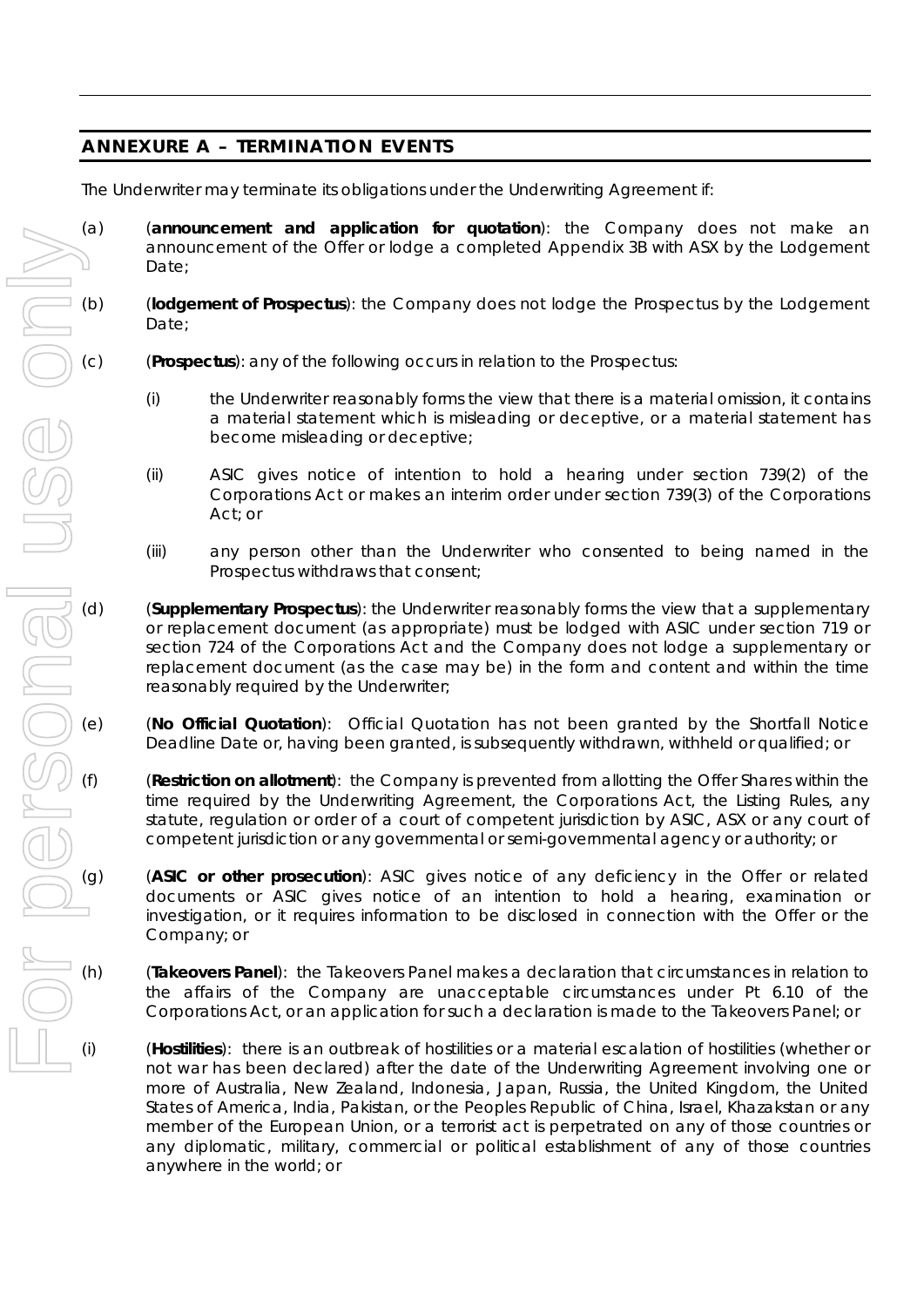- (j) (**Authorisation**): any authorisation which is material to anything referred to in the Offer or the terms of the Underwriting Agreement is repealed, revoked or terminated or expires, or is modified or amended in a manner unacceptable to the Underwriter; or
- (k) (**Indictable offence**): a director or a senior manager of a Relevant Company is charged with an indictable offence; or

Underwriter reached in good faith, the event or two or more events together have, or are likely to have a Material Adverse Effect or could give rise to a liability of the Underwriter under the Corporations Act:

- (i) (**Default**): default or breach by the Company under the Underwriting Agreement of any terms, condition, covenant or undertaking;
- (ii) (**Incorrect or untrue representation**): any representation, warranty or undertaking given by the Company in the Underwriting Agreement is or becomes untrue or incorrect;
- (iii) (**Contravention of constitution or Act**): a contravention by a Relevant Company of any provision of its constitution, the Corporations Act, the Listing Rules or any other applicable legislation or any policy or requirement of ASIC or ASX;
- (**Termination Events):** any of the following events occurs, and in the reasonable opinion of the involvements is applied in the value of the overa consisting in the following the following events of the following the compo (iv) (**Adverse change**): an event occurs which gives rise to a Material Adverse Effect or any adverse change or any development including a prospective adverse change after the date of the Underwriting Agreement in the assets, liabilities, financial position, trading results, profits, forecasts, losses, prospects, business or operations of any Relevant Company including, without limitation, if any forecast disclosed to ASX prior to the date of the Underwriting Agreement becomes incapable of being met or in the Underwriter's reasonable opinion, unlikely to be met in the projected time;
	- (v) (**Public statements**): without the prior approval of the Underwriter a public statement is made by the Company in relation to the Offer;
	- (vi) (**Misleading information**): any information supplied at any time by the Company or any person on its behalf to the Underwriter in respect of any aspect of the Offer or the Issue or the affairs of any Relevant Company is or becomes misleading or deceptive or likely to mislead or deceive;
	- (vii) (**Official Quotation qualified**): the Official Quotation is qualified or conditional other than as set out in the definition of "Official Quotation";
	- (viii) (**Change in Act or policy**): there is introduced, or there is a public announcement of a proposal to introduce, into the Parliament of Australia or any of its States or Territories any Act or prospective Act or budget or the Reserve Bank of Australia or any Commonwealth or State authority adopts or announces a proposal to adopt any new, or any major change in, existing, monetary, taxation, exchange or fiscal policy;
	- (ix) (**Prescribed Occurrence**): a Prescribed Occurrence occurs;
	- (x) (**Suspension of debt payments**): the Company suspends payment of its debts generally;
	- (xi) (**Event of Insolvency**): an Event of Insolvency occurs in respect of a Relevant Company;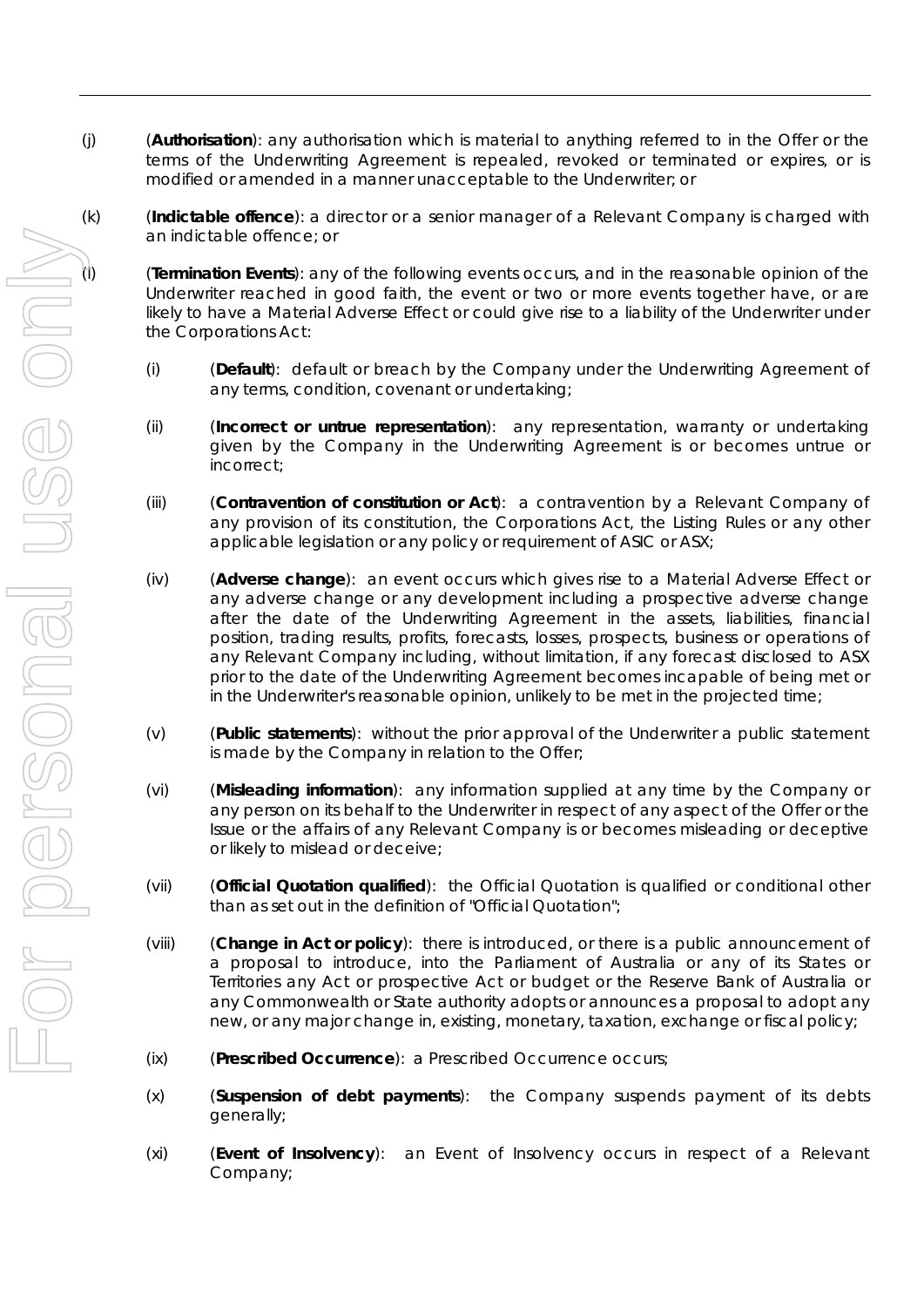- (xii) (**Judgment against a Relevant Company**): a judgment in an amount exceeding \$25,000 is obtained against a Relevant Company and is not set aside or satisfied within 7 days;
- (xiii) (**Litigation**): litigation, arbitration, administrative or industrial proceedings are after the date of the Underwriting Agreement commenced or threatened against any Relevant Company, other than any claims disclosed to the Underwriter in writing prior to the date of the Underwriting Agreement;
- (xiv) (**Board and senior management composition**): there is a change in the composition of the Board or a change in the senior management of the Company before Completion without the prior written consent of the Underwriter;
- (xv) (**Change in shareholdings**): there is a material change in the major or controlling shareholdings of a Relevant Company or a takeover offer or scheme of arrangement pursuant to Chapters 5 or 6 of the Corporations Act is publicly announced in relation to a Relevant Company;
- (xvi) (**Timetable**): there is a delay in any specified date in the Timetable which is greater than 3 Business Days;
- (xvii) (**Force Majeure**): a Force Majeure affecting the Company's business or any obligation under the Agreement lasting in excess of 7 days occurs;
- (xviii) (**Certain resolutions passed**): a Relevant Company passes or takes any steps to pass a resolution under section 254N, section 257A or section 260B of the Corporations Act or a resolution to amend its constitution without the prior written consent of the Underwriter;
- (xix) (**Capital Structure**): any Relevant Company alters its capital structure in any manner not contemplated by the Offer;
- (xx) (**Investigation**): any person is appointed under any legislation in respect of companies to investigate the affairs of a Related Company;
- (xxi) (**Market Conditions**): a suspension or material limitation in trading generally on ASX occurs or any material adverse change or disruption occurs in the existing financial markets, political or economic conditions of Australia, Japan, the United Kingdom, the United States of America or other international financial markets;
- (xxii) (**Sub-underwriters**): any of the Company sub-underwriters that are introduced by the Company do not comply with their obligations under the sub-underwriting agreements or threaten to not comply with their respective obligations under the subunderwriting agreements;
- (xxiii) (**Suspension**): the Company is removed from the Official List or the Shares become suspended from Official Quotation and that suspension is not lifted within 24 hours following such suspension.

#### **Definitions**

The definitions used in this summary of the Underwriting Agreement are the same as used in the Prospectus except as set out below:

**Completion** means the date on which allotment of the last of the Offer Shares occurs in accordance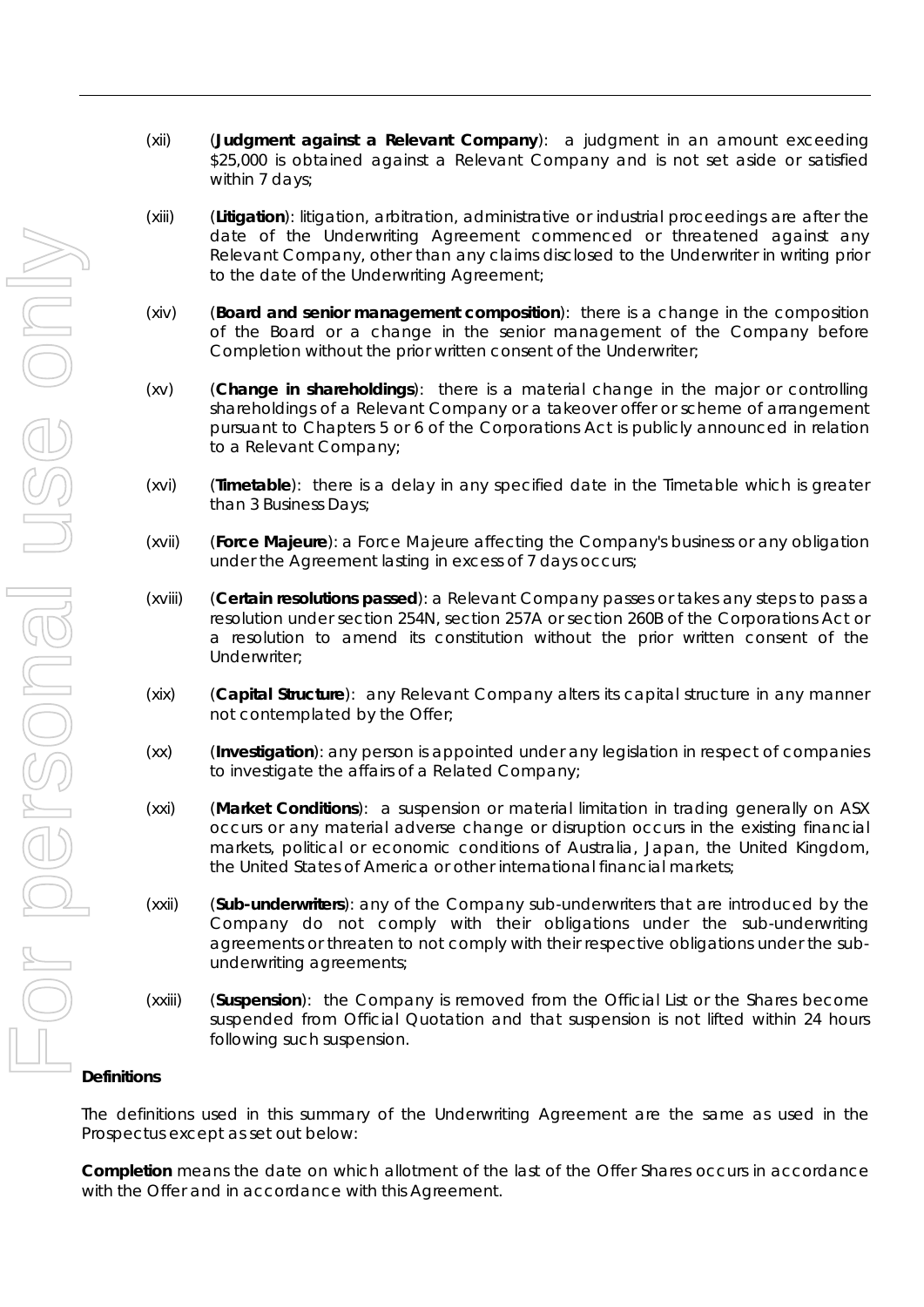**Lodgement Date** means the date of lodgement of the Prospectus for the Offer in the timetable contained in the Underwriting Agreement or as agreed between the Company and the Underwriter from time to time.

#### **Event of Insolvency** means:

- (a) a receiver, manager, receiver and manager, trustee, administrator, controller or similar officer is appointed in respect of a person or any asset of a person;
- (b) a liquidator or provisional liquidator is appointed in respect of a corporation;
- (c) any application (not being an application withdrawn or dismissed within 7 days) is made to a court for an order, or an order is made, or a meeting is convened, or a resolution is passed, for the purpose of:
	- (i) appointing a person referred to in paragraphs (a) or  $(b)$ ;
	- (ii) winding up a corporation; or
	- (iii) proposing or implementing a scheme of arrangement;
- (d) any event or conduct occurs which would enable a court to grant a petition, or an order is made, for the bankruptcy of an individual or his estate under any Insolvency Provision;
- (e) a moratorium of any debts of a person, or an official assignment, or a composition, or an arrangement (formal or informal) with a person's creditors, or any similar proceeding or arrangement by which the assets of a person are subjected conditionally or unconditionally to the control of that person's creditors or a trustee, is ordered, declared, or agreed to, or is applied for and the application is not withdrawn or dismissed within 7 days;
- (f) a person becomes, or admits in writing that it is, is declared to be, or is deemed under any applicable Act to be, insolvent or unable to pay its debts; or
- (g) any writ of execution, garnishee order, mareva injunction or similar order, attachment, distress or other process is made, levied or issued against or in relation to any asset of a person.

**Force Majeure** means any act of God, war, revolution, or any other unlawful act against public order or authority, an industrial dispute, a governmental restraint, or any other event which is not within the control of the parties.

#### **Material Adverse Effect** means:

- (a) a material adverse effect on the outcome of the Offer or on the subsequent market for the Offer Shares (including, without limitation, matters likely to have a material adverse effect on a decision of an investor to invest in Offer Shares); or
- (b) a material adverse effect on the assets, condition, trading or financial position, performance, profits and losses, results, prospects, business or operations of the Company and its subsidiaries either individually or taken as a whole; or
- (c) the Underwriter's obligations under the Underwriting Agreement becoming materially more onerous than those which exist at the date of the Underwriting Agreement; or
- (d) a material adverse effect on the tax position of either:
	- (i) the Company and its Subsidiaries either individually or taken as a whole; or